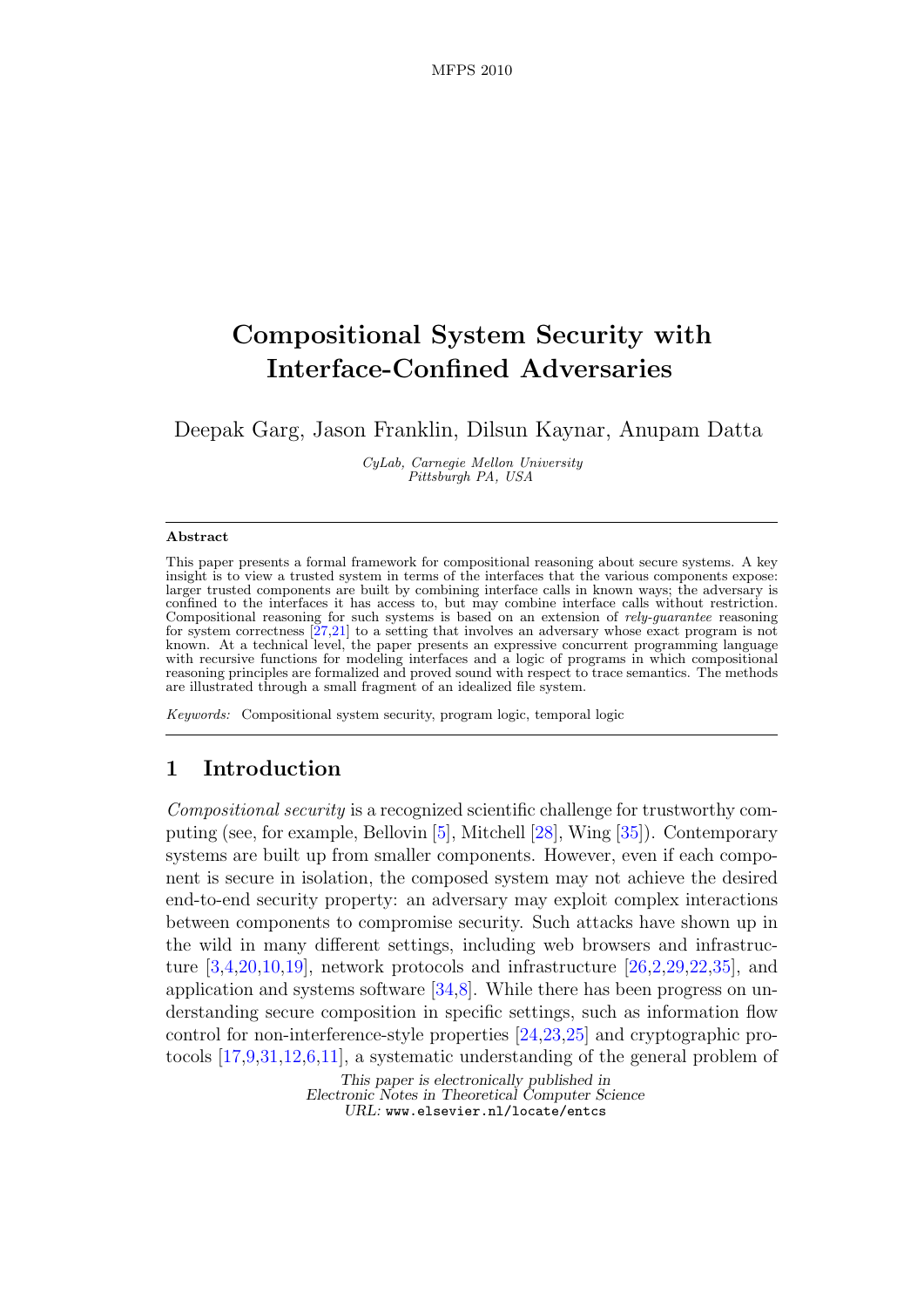secure composition has not emerged yet.

This paper makes a contribution in this space. We present a formal framework for compositional reasoning about secure systems, incorporating two main insights. First, we posit that a general theory of secure composition should enable one to flexibly model and parametrically reason about different classes of adversaries. This is critical because while specific domains may have a canonical adversary model (e.g., the standard network adversary model for cryptographic protocols), it is unreasonable to expect that a standard adversary model can be developed for all of system security. To develop such a theory we view a trusted system in terms of the interfaces that the various components expose: larger trusted components are built by combining interface calls in known ways; the adversary is confined to the interfaces it has access to, but may combine interface calls without restriction. Such interfaceconfined adversaries are precisely modeled in our framework and provide a generic way to model different classes of adversaries. For example, in virtual machine monitor-based secure systems, we can model an adversarial guest operating system by confining it to the interface exposed by the virtual machine monitor (VMM). Similarly, adversary models for web browsers, such as the *gadget adversary* [\[4\]](#page-23-2), can be modeled by confining the adversary to the read and write interfaces for frames guarded by the same origin policy as well as the frame navigation policies.

Second, we develop compositional reasoning principles for such systems in a rich logic of programs. A salient feature of our logic is that program specifications can use temporal operators, which allows them to relate not only the states and actions at the beginning and end of a program, but also at all points in between. This is essential because most properties of interest to us are safety properties [\[1\]](#page-23-11) that must hold throughout a program's execution. In this regard our work is similar to prior work on analysis of network protocols [\[13\]](#page-23-12). We further enrich the reasoning principles by extending ideas from rely-quarantee reasoning [\[27,](#page-24-0)[21\]](#page-24-1). While rely-guarantee reasoning was developed for proving correctness properties of known concurrent programs, we extend it to soundly reason about system security in the presence of interface-confined adversaries. These principles generalize prior work on compositional logics for network protocol analysis [\[12,](#page-23-8)[13,](#page-23-12)[33,](#page-24-14)[18\]](#page-23-13) and secure systems analysis [\[14\]](#page-23-14) and are also related to a recently proposed type system for modularly checking interfaces of security protocols [\[6\]](#page-23-9) (see Section [2](#page-2-0) for a detailed comparison).

At a technical level, the paper presents an expressive concurrent programming language with recursive functions for modeling system interfaces and interface-confined adversaries. Specifically, the programming language is based on an untyped, first-order, concurrent version of the lambda-calculus with side-effects (Section [3](#page-3-0) presents more details). Security properties are specified in a logic of programs (also described in Section [3\)](#page-3-0). Compositional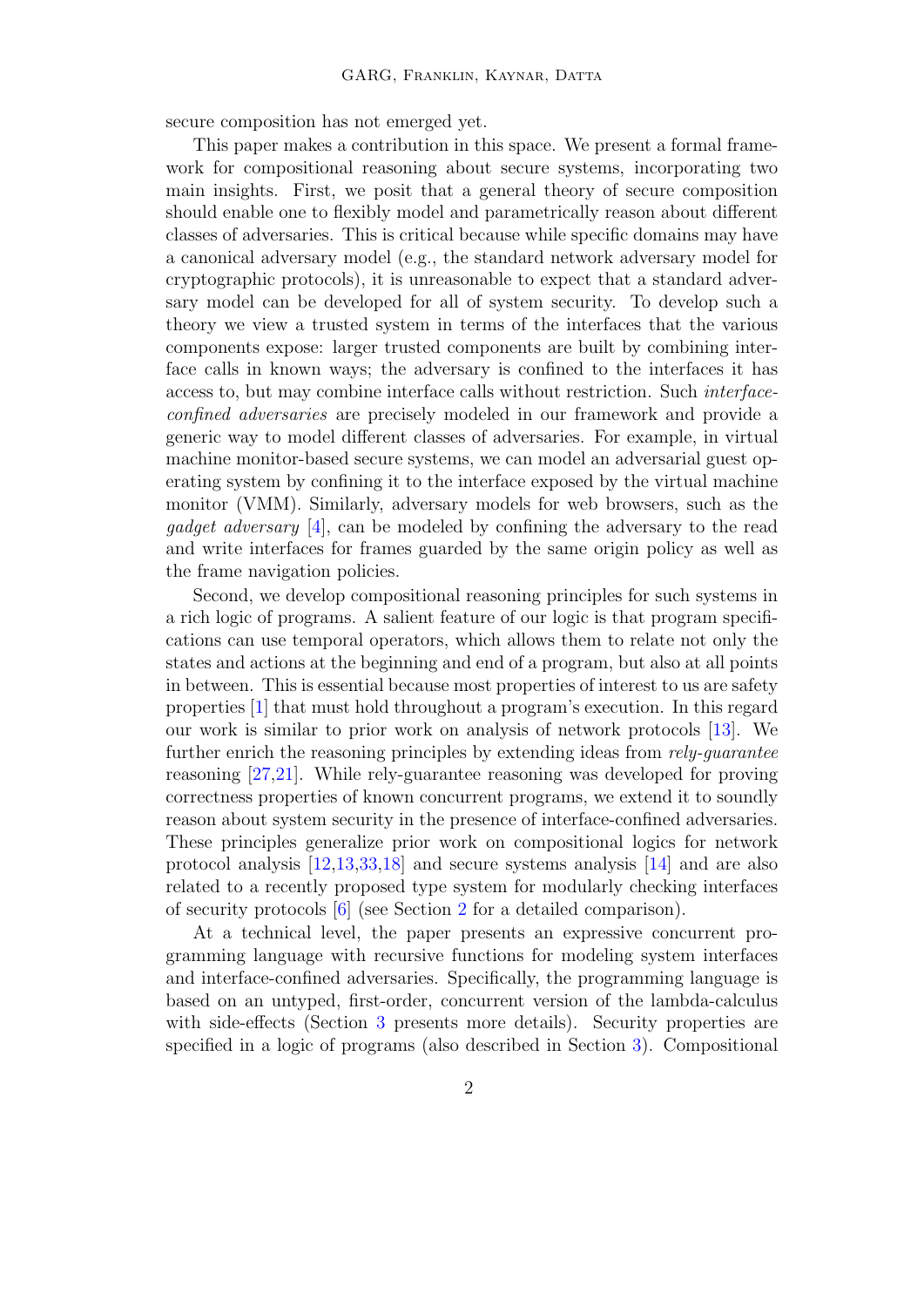reasoning principles are codified in the proof system for the logic of programs to support modular reasoning about program specifications (Section [4.1\)](#page-13-0), trusted programs whose programs are known (Section [4.2\)](#page-15-0) and interface-confined adversarial (untrusted) code (Section [4.3\)](#page-16-0). We present the formal semantics for the logic of programs and the main technical result of the paper—a proof of the soundness of the proof system with respect to the trace semantics of the logic (Section [5\)](#page-18-0). Finally, we describe how the proof rules support rely-guarantee reasoning in the presence of adversaries (Section [6\)](#page-20-0). Concluding remarks and directions for future work appear in Section [7.](#page-22-0)

We illustrate our methods by applying them to an idealized file system whose access control matrix protects its own integrity through a special 'administrate' permission, and a homework administration application running on the file system. The interface-based view is useful both in modeling the file system's interfaces that are composed in known ways by the application and in flexibly modeling the adversary. Our illustrative proofs exercise all compositional reasoning principles developed in this paper. Further examples, including a simplified web mashup and an analysis of secrecy in the Kerberos V5 protocol can be found in the full version of this paper [\[16\]](#page-23-15).

## <span id="page-2-0"></span>2 Related Work

We discuss below closely related work on logic-based and language-based approaches for compositional security. Orthogonal approaches to secure composition of cryptographic protocols include work on identifying syntactic conditions that are sufficient to guarantee safe composition [\[17](#page-23-6)[,11\]](#page-23-10). Another orthogonal approach to secure composition is taken in the universal composability or *reactive simulatibility* [\[9,](#page-23-7)[31\]](#page-24-13) projects. These simulation-based definitions when satisfied can provide strong composition guarantees. However, they have been so far applied primarily to cryptographic primitives and protocols.

Compositional Logics of Security. The framework presented in this paper is inspired by and generalizes prior work on logics of programs for network protocol analysis [\[12,](#page-23-8)[13,](#page-23-12)[33,](#page-24-14)[18\]](#page-23-13) and secure systems analysis [\[14\]](#page-23-14). At a conceptual level, a significant new idea is the use of interface-level abstractions to modularly build trusted systems and flexibly model adversaries with different capabilities by confining them to stipulated interfaces. In contrast, prior work lacked the interface abstraction and had a fixed adversary. Also, the actions (side-effects) in the language were fixed in prior work to communication actions, cryptographic operations, and certain operations on shared memory. On the other hand, our programming model and logic are parametric in actions. One advantage of this generality is that the compositional reasoning principles (proof rules) are action-independent and can be applied to a variety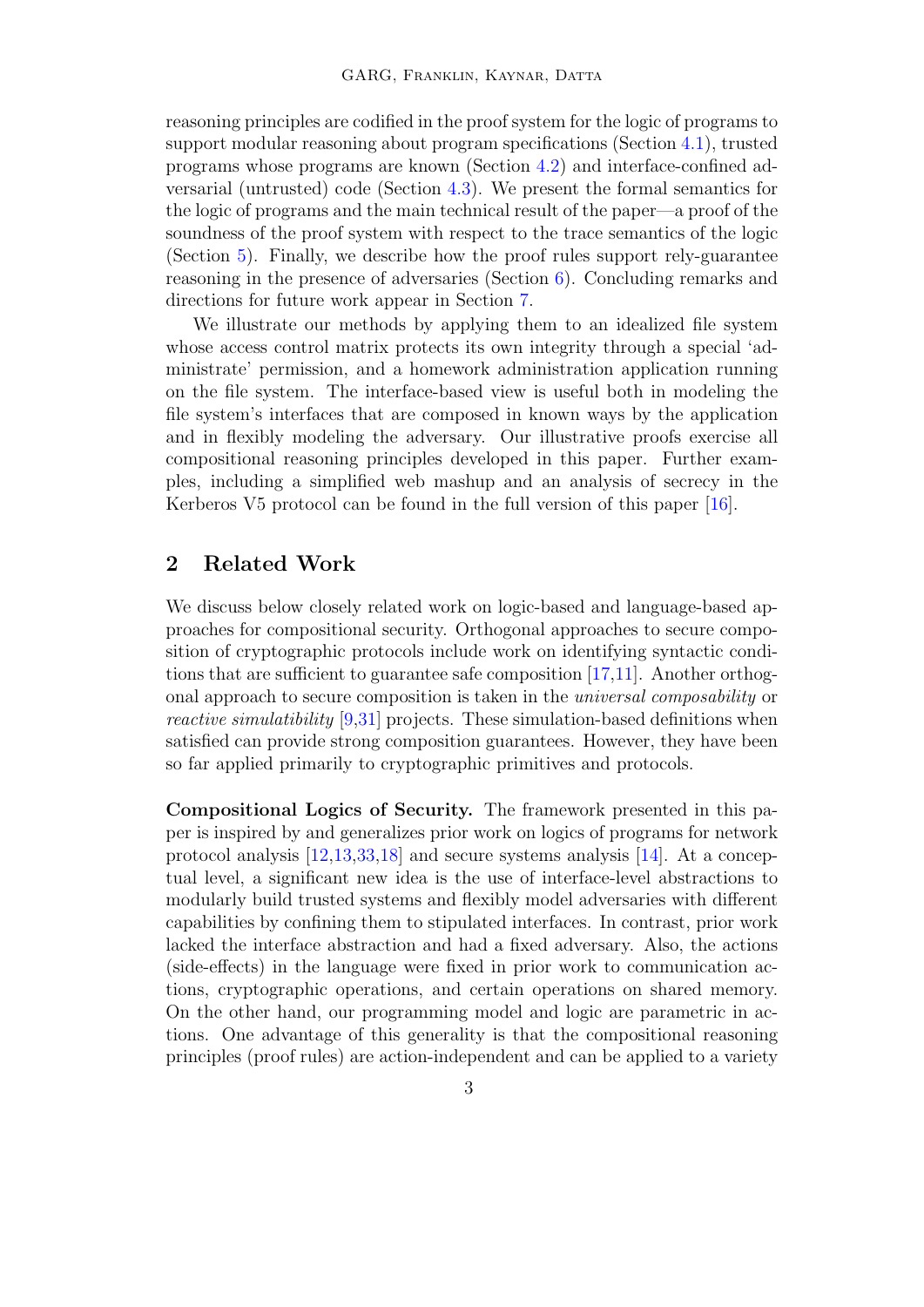of systems, thus getting at the heart of the problem of compositional security (see Section [3.1](#page-3-1) for details of the parametrization). We expect domain-specific reasoning to be codified using axioms; thus, the set of axioms for reasoning about network protocols that use cryptographic primitives will be different from those for reasoning about trusted computing platforms. The treatment of rely-guarantee reasoning in the presence of adversaries generalizes the invariant rule schemas for authentication [\[12\]](#page-23-8), integrity [\[14\]](#page-23-14), and secrecy [\[33\]](#page-24-14) properties developed earlier.

Refinement types for verifying protocols. Recently, Bhargavan et al. have developed a type system to modularly check interfaces of security protocols, implemented it, and applied it to analysis of secrecy properties of cryptographic protocols [\[6\]](#page-23-9). Their approach is based on refinement types, i.e, ordinary types qualified with logical assertions, which can be used to specify program invariants and pre- and post-conditions. Programmers annotate various points in the model with assumed and asserted facts. The main safety theorem states that all programmer defined assertions are implied by programmer assumed facts in a well-typed program. However, a semantic connection between the program state and the logical formulas representing assumed and asserted facts is missing. In contrast, we prove that the inference system of our logic of programs is sound with respect to trace semantics of the programming language. Our logic of programs may provide a semantic foundation for the work of Bhargavan et al. and, dually, the implementation in that work may provide a basis for mechanizing the formal system presented in this paper. Bhargavan et al.'s programming model is more expressive than ours because it allows higher-order functions. We intend to add higher-order functions to our framework in the near future.

## <span id="page-3-0"></span>3 Programming Model and Security Properties

We start by describing our formalism for modeling systems and a logic of programs for specifying and reasoning about their security properties. In Section [3.1,](#page-3-1) we describe a concurrent programming language for modeling systems. Section [3.2](#page-6-0) introduces our running example. Section [3.3](#page-9-0) presents the logic of programs that is used to express security properties of systems modeled in the programming language.

## <span id="page-3-1"></span>3.1 Programming Model

We model a system as a set of concurrent threads, each of which executes a sequential program. The threads may or may not be located on the same machine. The program of each thread may either be available for analysis,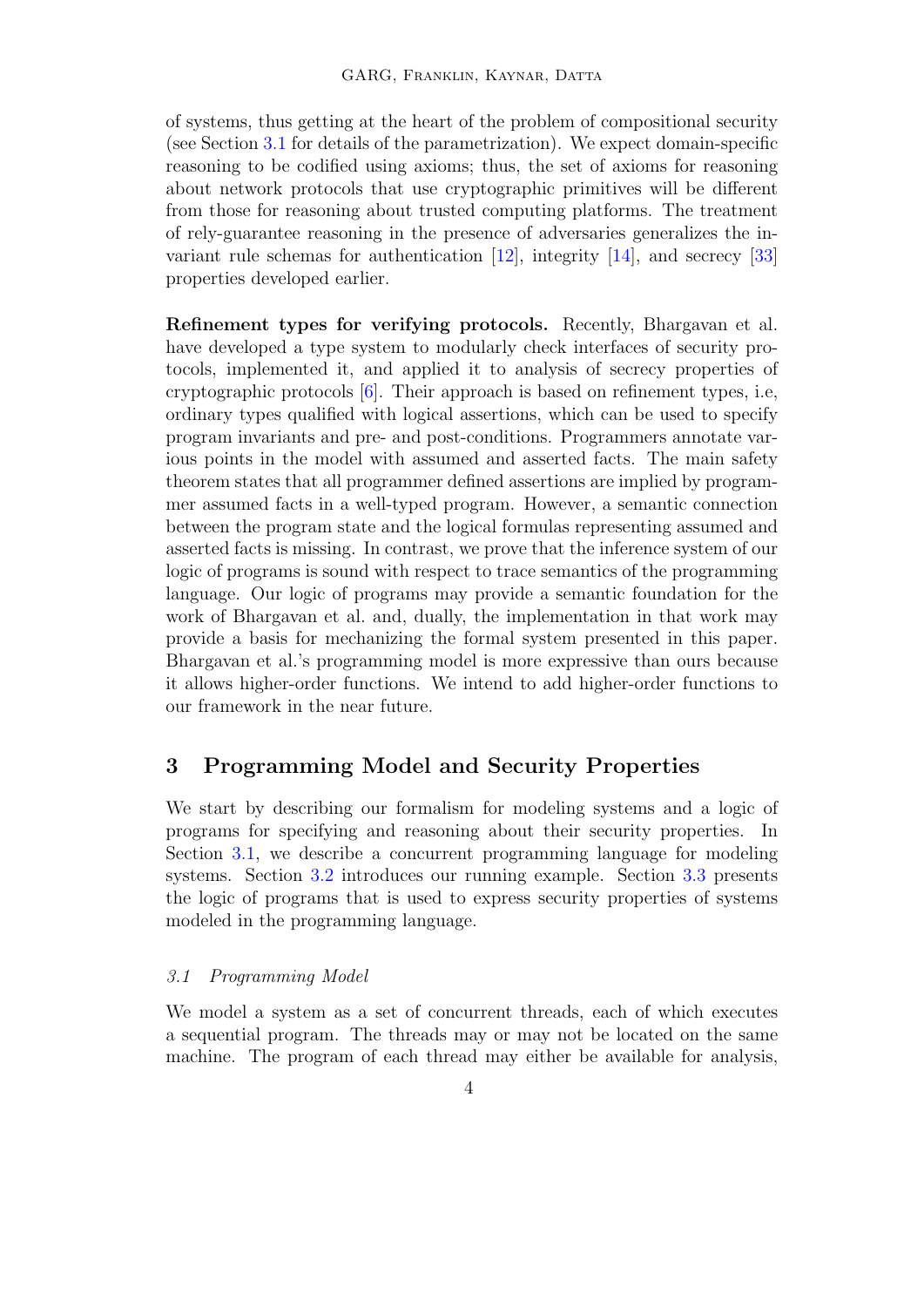in which case we call the thread trusted, or it may be unknown, in which case we call the thread untrusted or adversarial. The program of a thread consists of atomic steps called actions and control constructs like conditionals and sequencing. Actions model all operations other than control flow including side-effect free operations like encryption, decryption, and cryptographic signature creation and verification, as well as inter-thread interaction through network message sending and receiving, shared-memory reading and writing, etc. In the formal description of our programming model, its operational semantics, and reasoning principles, we treat actions abstractly, denoting them with the letter a in the syntax of programs and representing their behavior with sound axioms in the logic of programs. The soundness theorem presented in this paper is general, and applies whenever axioms chosen to codify properties of actions are sound.

In the interest of security, programs may not have access to all actions used to model a system. Instead, programs may be limited to using a set of trusted interfaces that are exposed by the system. Formally, an interface is a function  $f(x) \triangleq e$ , with name f, argument x, and body e. The body may execute actions and interfaces, including itself, thus allowing for both recursion and mutual recursion. Recursive interfaces are important in many settings especially servers that listen for client requests, process them, and then loop back to the listening state.

Formally, the sequential program of each thread is described by an expression e in the following language.  $t$  denotes a term that can be passed as arguments, and over which variables  $x$  range. We do not stipulate a fixed syntax for terms; they may include integers, Booleans, keys, signatures, tuples, etc. However, our language is first-order, so terms may not contain expressions. To simplify reasoning principles, the language is interpreted functionally: all expressions and actions must return a term to the calling site and variables bind to terms. Mutable state, if needed, may be modeled as a separate syntactic entity whose contents can be updated through actions, as illustrated in an example later in this section.

Expressions  $e ::= t | \text{act } a | \text{let}(e_1, x.e_2) | \text{if}(b, e_1, e_2) | \text{call}(f, t)$ Function defins  $\therefore f(x) \stackrel{\triangle}{=} e$ 

The expression  $t$  returns term  $t$  to its caller. act  $a$  evaluates the action a, potentially causing side-effects.  $\text{let}(e_1, x.e_2)$  executes  $e_1$  first, then binds the term obtained from its evaluation to the variable x and evaluates  $e_2$ .  $if(b, e_1, e_2)$  evaluates  $e_1$  if b is true and evaluates  $e_2$  otherwise. call $(f, t)$  calls function f with argument t: if  $f(x) \triangleq e$  then call $(f, t)$  evaluates to  $e\{t/x\}$ .  $(\Xi\{t/x\})$  denotes the usual capture-avoiding substitution of the term t for the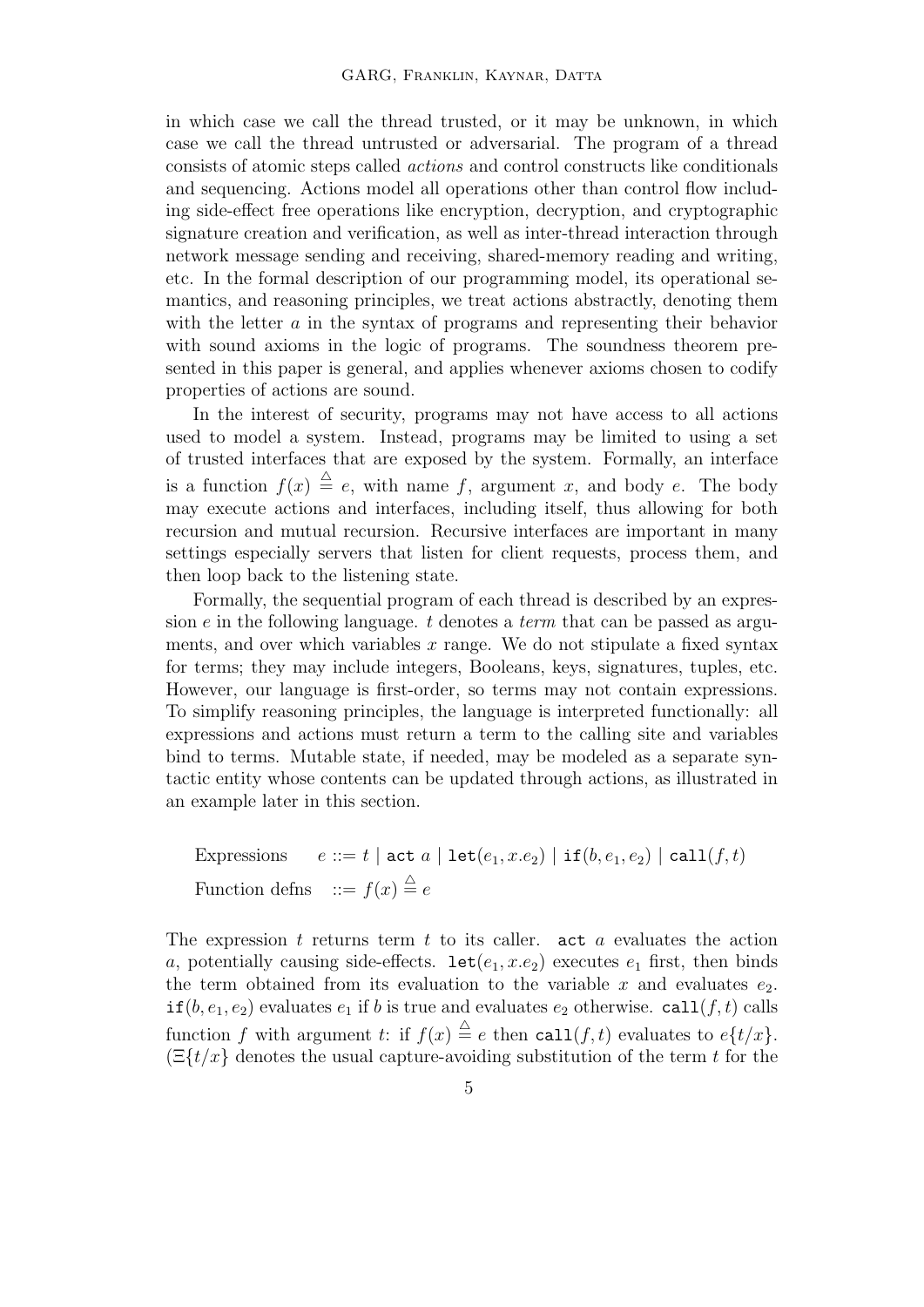variable x in the syntactic entity  $\Xi$ .)

Operational Semantics. The operational semantics of our programming language define how a configuration, the collection of all simultaneously executing threads of the system and shared state, reduces one step at a time. Formally, a configuration C contains a set of threads  $T_1, \ldots, T_n$  and a shared state  $\sigma$ . We treat the state abstractly in our formal specification; it may be instantiated to model shared memory as well as the network which holds messages in transit depending on the application. The state may change when threads perform actions, e.g., a send action by one thread may add an undelivered message to the network part of the state. Such interaction between the state and actions is captured in the reduction rule for actions, as described below.

A thread is a triple  $I; K; e$  containing a unique thread identifier  $I$ , an execution stack K and an expression  $e$  that is currently executing in the thread (also called active expression of the thread) . The execution stack records the calling context of the active expression as a sequence of frames.

| Thread id    |                                                             |
|--------------|-------------------------------------------------------------|
| Frame        | $F ::= x.e$                                                 |
| <b>Stack</b> | $K ::= []   F :: K$                                         |
| Thread       | $T ::= I; K; e$                                             |
|              | Configuration $C := \sigma \triangleright T_1, \ldots, T_n$ |

Selected reduction rules for our language are shown in Figure [1.](#page-6-1) (Remaining rules are in the full version of this paper [\[16\]](#page-23-15).) The rules are parametric in judgments for evaluating actions  $a$  and terms  $t$ , both of which are treated abstractly. The judgment eval  $t t'$  means that term  $t$  evaluates completely to the term  $t'$ . For example, in a model that includes standard arithmetic, a concrete instance of the judgment would be eval  $(3 + 5)$  8. The judgment  $\sigma$ ;  $I \rhd a \mapsto \sigma'$ ;  $I \rhd t$  means that action a when executed in thread I updates the shared state  $\sigma$  to  $\sigma'$  and returns term t. As an example, in a system with shared memory,  $\sigma$  may be a map from locations l to terms t, the action write  $l, t$  may change contents of location  $l$  to  $t$ , and the following judgment may hold:  $\sigma$ ;  $I \rhd$  write  $l, t \mapsto \sigma[l \mapsto t]$ ;  $I \rhd ($ ).

Our primary reduction relation, that for configurations, has the form  $\mathcal{C} \longrightarrow$  $\mathcal{C}'$ . It interleaves reductions of individual threads in the configuration in an arbitrary order (rule red-config). Reductions of threads are formalized by a reduction relation for threads:  $\sigma \triangleright T \hookrightarrow \sigma' \triangleright T'$ . This reduction relation is standard for functional programs with side-effects and we omit its description.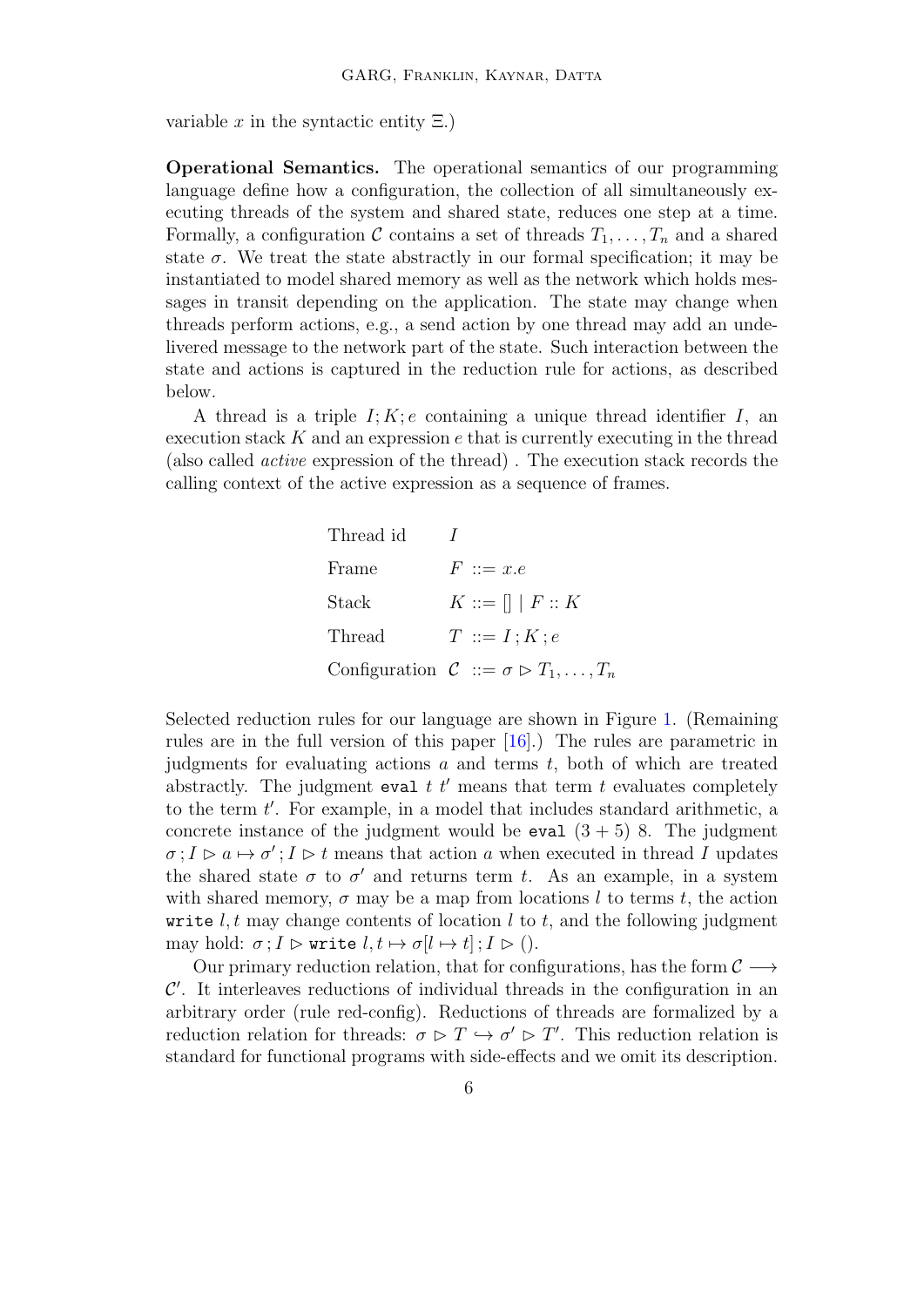| $\sigma\,;I\rhd a\mapsto\sigma'\,;I\rhd t\qquad\text{eval }t\;t'$<br>$\overline{\sigma \rhd I ; (x.e) :: K \, ; \, \mathtt{act}\, a \hookrightarrow \sigma' \rhd I \, ; K \, ; e\{t'/x\}}\, \mathrm{red\text{-}act}$                       |
|--------------------------------------------------------------------------------------------------------------------------------------------------------------------------------------------------------------------------------------------|
| $\overline{\sigma \rhd I; K; \texttt{let}(e_1, x.e_2) \hookrightarrow \sigma \rhd I; (x.e_2) :: K; e_1}$ red-let                                                                                                                           |
| $\sigma \triangleright T_i \hookrightarrow \sigma' \triangleright T'_i$<br>$\equiv$ red-config<br>$\boldsymbol{x}$<br>$x \overline{\sigma \rhd T_1, \ldots, T_i, \ldots, T_n \longrightarrow \sigma' \rhd T_1, \ldots, T_i', \ldots, T_n}$ |

<span id="page-6-1"></span>Fig. 1. Operational semantics, selected rules

Reductions caused by execution of actions are called effectual reductions (rule red-act in the figure) whereas others are called *administrative reductions*.

Our reasoning principles establish properties of *traces*. A trace  $\mathcal T$  is a finite sequence of reductions  $\mathcal{C} \longrightarrow \mathcal{C}'$  starting from an initial configuration. We associate a time point  $u$  with every reduction on a trace. A time point is either a real number or  $-\infty$  or  $\infty$ . The only constraint on time points associated with a trace is that they be monotonically increasing along the trace. Diagrammatically, we represent a trace as follows  $(u_i)$  is the time at which  $\mathcal{C}_{i-1}$  reduces to  $\mathcal{C}_i$ .)

$$
\xrightarrow{u_0} \mathcal{C}_0 \xrightarrow{u_1} \mathcal{C}_1 \dots \xrightarrow{u_n} \mathcal{C}_n
$$

We assume that individual reduction steps happen instantaneously at the time associated with them on the trace and that the state  $\sigma$  on the trace does not change between two consecutive reductions. Specifically, in the above illustration, if  $C_i = \sigma_i \triangleright T_{i,1}, \ldots, T_{i,n}$ , then we assume that the state of the trace is  $\sigma_i$  in the interval  $[u_i, u_{i+1})$ .  $u_0$  is called the *start time* of the trace. In addition to the sequence of reductions and time points, a trace may also include auxiliary information, such as contents of state at the start time.

#### <span id="page-6-0"></span>3.2 A File System Example

We introduce an illustrative, running example of an idealized file system that uses an access control matrix for security. We represent the file system using two abstract, mutable data structures that are part of the shared state  $\sigma$  from Section [3.1:](#page-3-1) a map  $C$  from file names to file contents, and a set  $P$  of tuples (file name, principal, permission), which represents the access control matrix. Principal k has permission p on file f if and only if  $(f, k, p) \in P$ . We use three permissions: read (re), write (wr), and administrate (ad). The last permission allows a principal to add permissions for other principals on the relevant file. Both data structures are shared between the file system and users, some of whom may be malicious.

Actions. Our model includes several primitive actions a, which we de-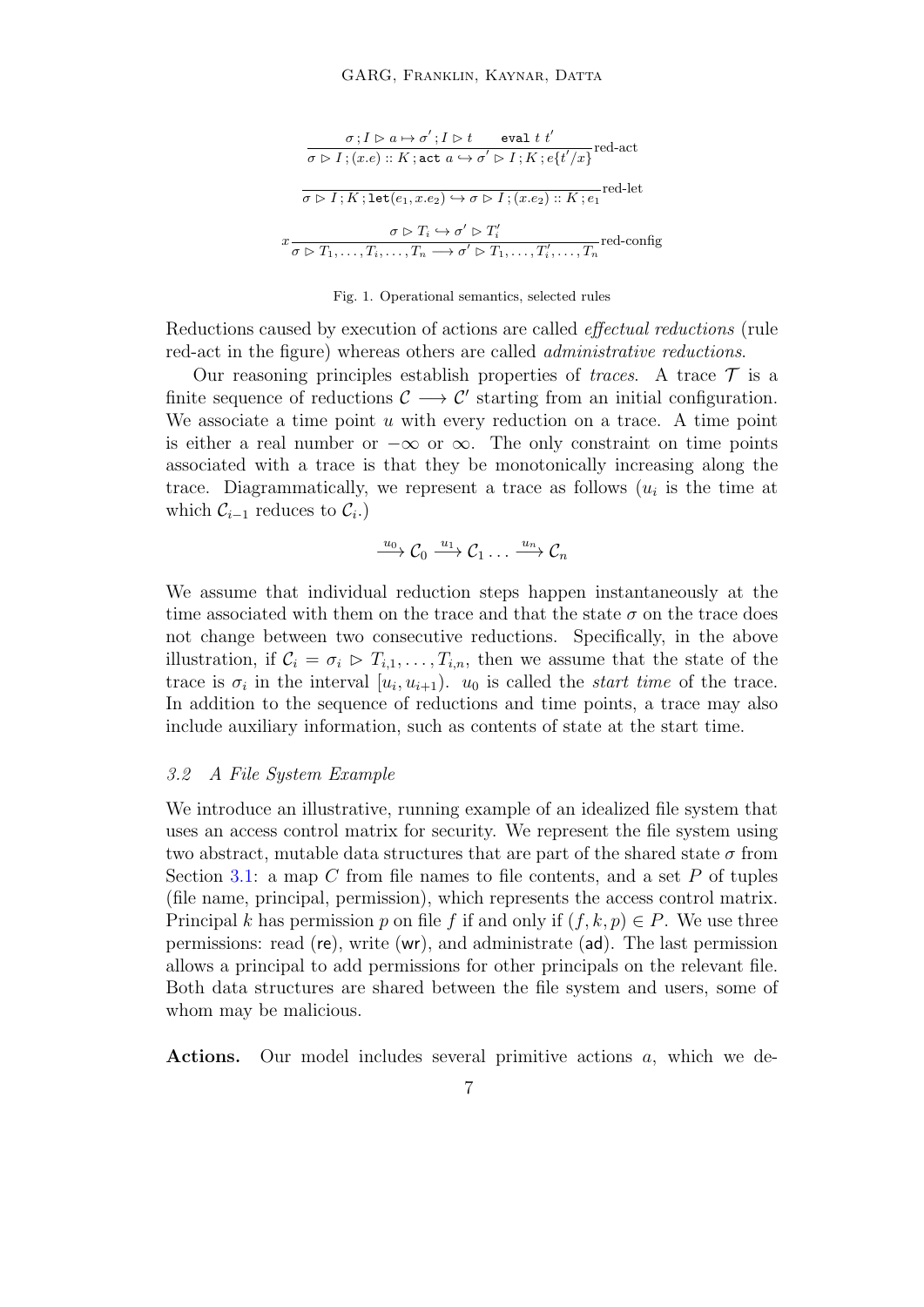```
File Mutable Data Structures
C : filename \rightarrow data
P : (filename ∗ prin ∗ perm) set
 File System Interfaces
F = \{permadd, readfs, writefs,send, recv, lock, unlock}
\mathtt{permadd}(f,k,p)\overset{\triangle}{=}lock(P);let s = \text{read}(P) in
   if ((f, self\_prin, ad) \in s)then \text{unlock}(P); insert(P,(f,k,p))else unlock(P)\mathtt{readfs}(f) \stackrel{\triangle}{=}lock(P):
   let s = \text{read}(P) in
   if ((f, self\_prin, re) \in s)then \text{unlock}(P); C(f)else unlock(P)\texttt{writesfs}(f, d) \stackrel{\triangle}{=}lock(P);let s = \text{read}(P) in
   if ((f, self\_prin, wr) \in s)then \text{unlock}(P); update(C, f, d)Files and Principal in Classroom
                                                               Special principal: Teacher
                                                               N students: s[1], \ldots, s[N]N homework files: f[1], \ldots, f[N]Initial Access Control Matrix, P
                                                                \{(f[1], \text{Teacher}, \text{ad}), \dots, (f[N], \text{Teacher}, \text{ad})\}Known Programs
                                                                Code of principal Teacher:
                                                                teacher_body = teacher\_loop();
                                                                \texttt{teacher\_loop}() \stackrel{\triangle}{=}(n, p) = recv;
                                                                   if (p = re \vee p = wr)then permadd(f[n], s[n], p)else ();
                                                                   \mathtt{teacher\_loop}()
```
<span id="page-7-0"></span>Fig. 2. File system with access control (left) and an application on it (right)

else unlock $(P)$ 

scribe informally and whose formal details we elide. Two actions  $-C(f)$  and update  $(C, f, d)$  – read the file f and write the contents d to file f, respectively (recall that  $C$  is the map from file names to their contents). Note that these actions do not make any access checks; the latter are performed by interfaces that wrap the actions as described below. Actions  $\text{lock}(P)$  and  $\text{unlock}(P)$ obtain and release an exclusive-write lock on the access control matrix P. The lock is necessary to avoid write-write and read-write races on the matrix. Action read(P) reads the access control matrix, while insert(P,  $(f, k, p)$ ) inserts the triple  $(f, k, p)$  into the access control matrix. Finally, we have actions  $\mathsf{send}(m)$ , that sends a message m on the network (we assume that the source and destination fields of a message can be spoofed, so we do not model them), and recv that receives a message from the network.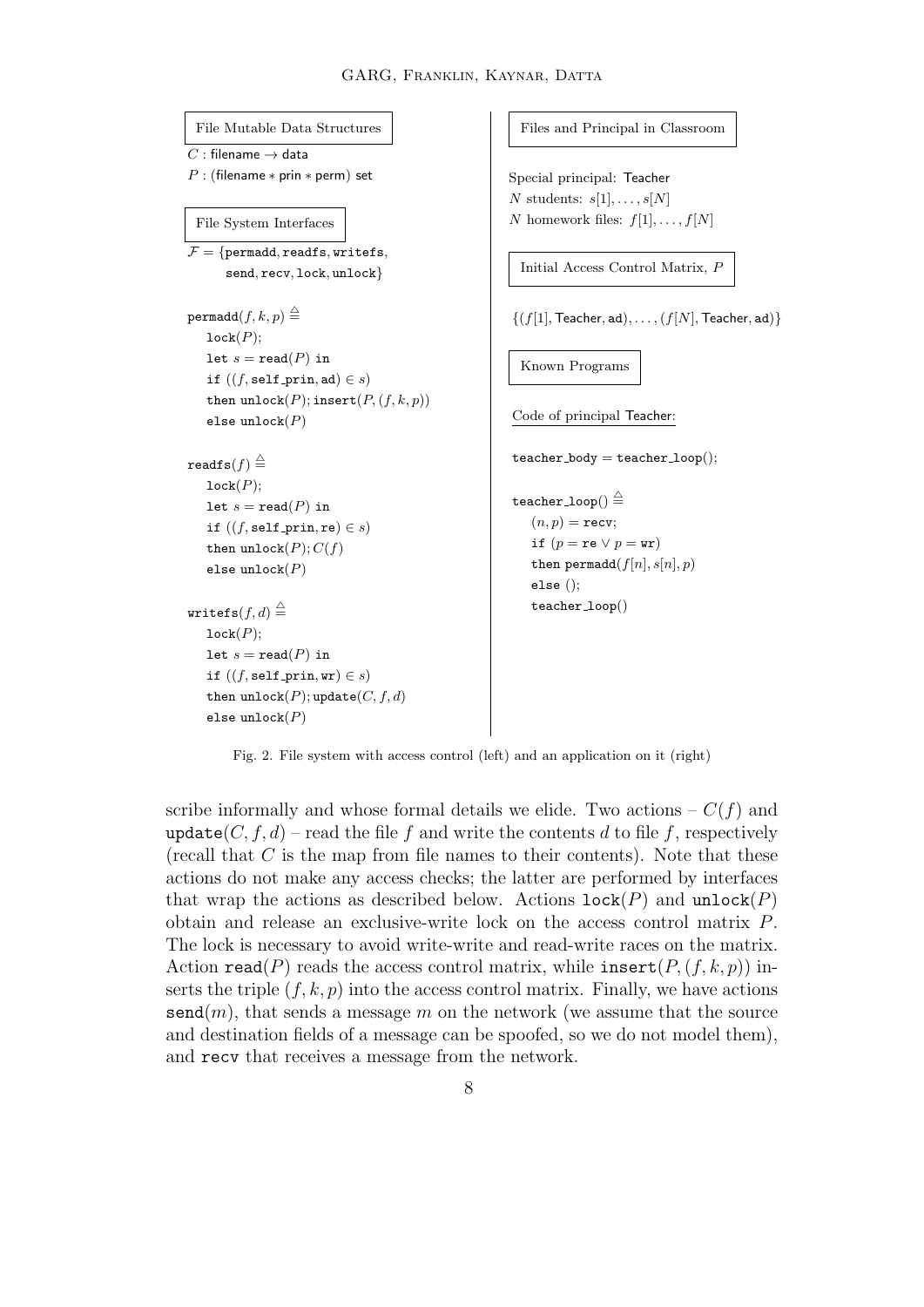**Interfaces.** Since the actions  $C(f)$ , update $(C, f, d)$ , and insert $(P, (f, k, p))$ do not perform any access control checks, they are not directly accessible to programs. Instead, programs are allowed to execute these actions only through fixed interfaces that the file system exposes. This is characteristic of our modeling approach: we limit programs to stipulated interfaces that make security relevant checks, even though low-level actions may not be secure in themselves. Interfaces relevant to this example – readfs, writefs, and permadd – are shown in Figure [2.](#page-7-0) For better readability, we omit the keywords act and call from programs and write  $\text{let}(e_1, x.e_2)$  as  $\text{let } x = e_1$  in  $e_2$ . We assume that each thread runs on behalf of a principal, whose permissions apply to the thread. The term self prin in a program dynamically binds to the principal who owns the executing thread (a la the system call  $\mathsf{getuid}()$  in POSIX). The body of each interface checks relevant access permissions in P before calling  $C(f)$ , update $(C, f, d)$ , or insert $(P, (f, k, p))$ . Programs may use the other actions send, recv, lock, and unlock directly, so the set of primitives available to programs is  $\mathcal{F} = \{$  permadd, readfs, writefs, send, recv, lock, unlock $\}$ .

Application Program. As an application of our file system, we consider a homework administration system. Assume that a classroom containing one principal Teacher and N students  $s[1], \ldots, s[N]$  shares our file system. Each student s[n] has a dedicated file  $f[n]$  that she can use to submit her homework. The application consists of one server program called teacher loop in Figure [2](#page-7-0) run by the teacher and any number of programs run by students (and other adversaries) that are only constrained in that they are confined to the interfaces  $\mathcal F$  defined above. Initially, the teacher has administrate permission (ad) on all files and there are no other permissions. The teacher's program listens to student requests to give them read and write permissions. The program receives a student id  $n$  and a permission  $p$  over the network, and if the latter is read or write, gives student  $s[n]$  permission p over file  $f[n]$ . (Having so obtained permissions, students can call the interfaces readfs and writefs to read and write their homework files, respectively.)

Security Property. We are interested in proving the following security property of our application: if file  $f[n]$  is updated by thread i, then the owner of thread i is  $s[n]$ , i.e., only a student can change her homework file. Even though this property may seem obvious, its proof depends on a number of initial assumptions, and properties of interfaces and the program of the teacher, and illustrates all reasoning principles of our framework. The following is an outline of the proof. First, we prove two invariants: 1) The teacher never adds any administrate permission, and 2) In order to add a permission on a file, a principal must have administrate permission on the file. Together with the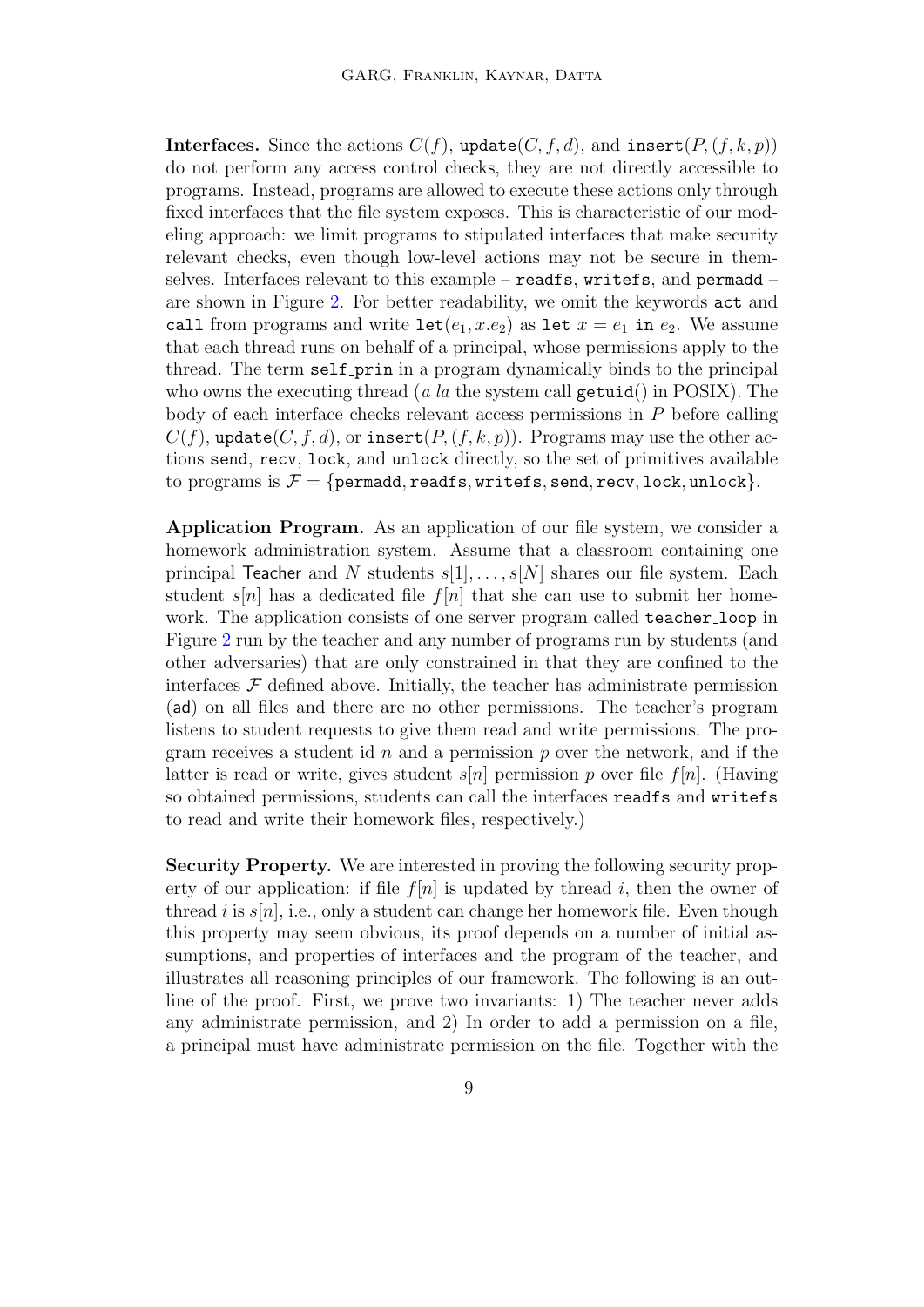assumption that initially only the teacher has administrate permissions, (1) and (2) imply that: 3) Only the teacher ever has administrate permissions. Next, we prove that: 4) The teacher adds write permission on  $f[n]$  only for  $s[n]$ . Finally, we prove that: 5) In order to update a file, a thread must have write permission on the file. Together,  $(2)$ – $(5)$  imply our security property.

Technically, properties (1) and (4) follow from an analysis of the known program of the teacher, using principles introduced in Section [4.2.](#page-15-0) Properties (2) and (5) depend on the behavior of all threads, including those that are adversarial, so they must be proved by an *analysis of available interfaces*  $\mathcal F$ only (Section [4.3\)](#page-16-0). Property (3) requires rely-guarantee reasoning because its proof is inductive (Section [6\)](#page-20-0). We sketch some of these proofs formally in subsequent sections.

#### <span id="page-9-0"></span>3.3 Security Properties

We represent security properties as formulas of a logic whose syntax is shown below.

Formulas 
$$
\varphi, \psi ::= p \circledcirc u \mid b \mid t = t' \mid u_1 \leq u_2 \mid \varphi \land \psi \mid \varphi \lor \psi \mid \neg \varphi \mid \top \mid \bot \mid
$$
  

$$
\forall x. \varphi \mid \exists x. \varphi
$$

The formula  $p \otimes u$  means that the atomic formula p holds at time u (on the trace against which the formula is being interpreted).  $p \mathcal{Q} u$  is a hybrid modality [\[32](#page-24-15)[,7\]](#page-23-16). It is known that all operators of linear temporal logic (LTL) can be expressed using  $p \mathcal{Q} u$  and quantifiers, so this logic is at least as expressive as LTL. In addition to increasing expressiveness, using a hybrid logic instead of LTL allows us to express order between actions in security properties in an intuitive manner, facilitates reasoning about invariants of programs modularly (Section [4\)](#page-12-0) and also facilitates rely-guarantee reasoning without the need for additional induction principles (Section [6\)](#page-20-0).

b denotes a Boolean term from the syntax of the language. Atomic formulas p are terms applied to predicates, which may represent either the execution of certain actions (corresponding to the language's actions  $a$ ) or properties of state. For example, a predicate  $isACM(s)$  that checks that the access control matrix P is the set s may be defined by saying that  $\mathcal{T} \models \texttt{isACM}(s) \ @\ u \text{ if}$ and only if, in trace  $\mathcal{T}$ , at time u, the access control matrix is s. Similarly, in protocol analysis,  $\mathcal{T} \models \text{Enc}(I, t, k) \mathcal{Q} u$  may hold if and only if thread I in trace  $\mathcal T$  encrypts term t with key k at time u.

Example 1. As an illustration, we formalize in our logic the security property described at the end of Section [3.2.](#page-6-0) Suppose that the predicate  $\texttt{Update}(i, f, d)$ holds at time u if at time u, thread i executes the action update  $(C, f, d)$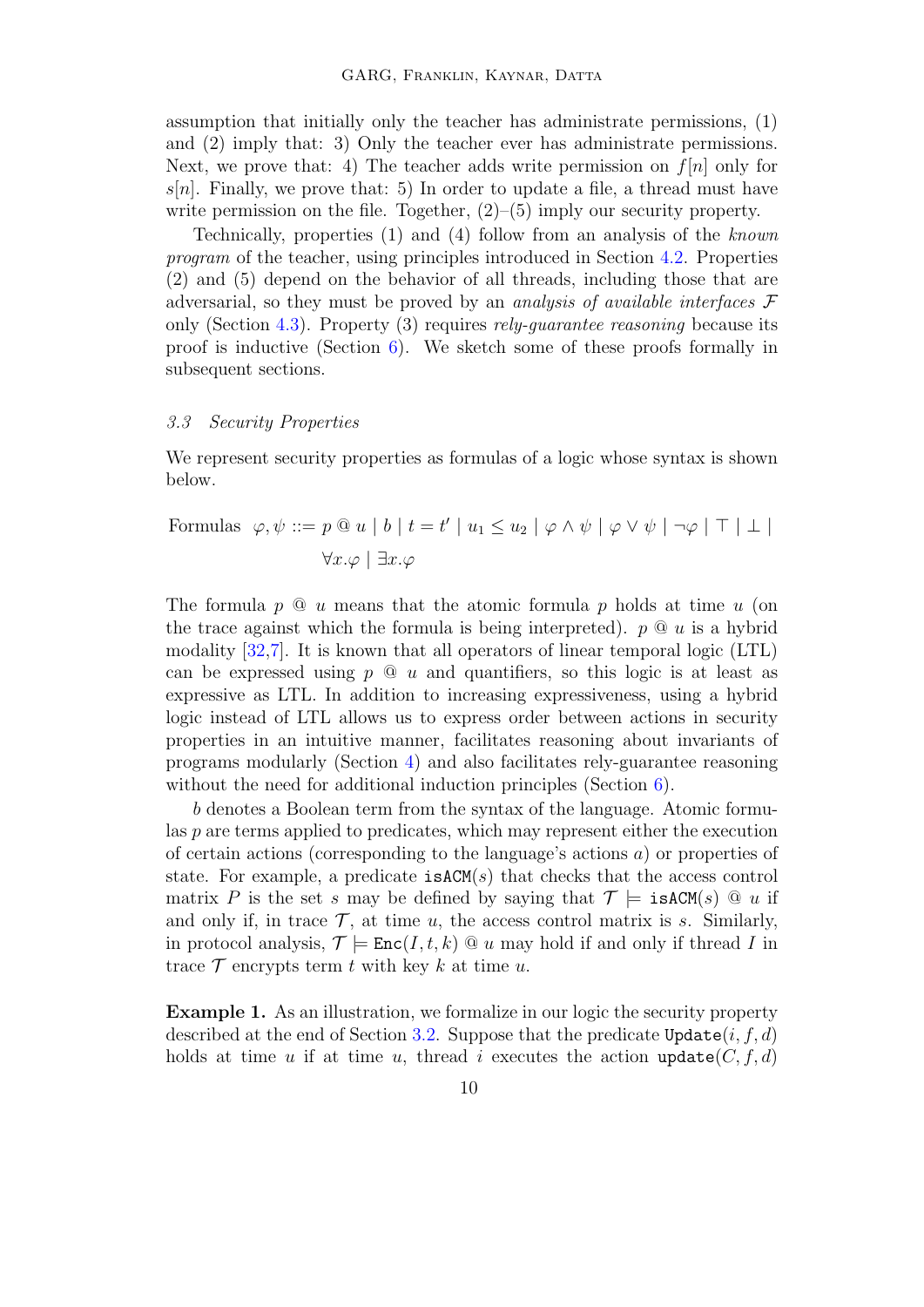and predicate  $\text{Owner}(i, k)$  means that principal k owns threads i.<sup>[1](#page-10-0)</sup> Then, the following formula means that only student  $s[n]$  can update file  $f[n]$ .

$$
\forall i, u, n, d. \; (\mathtt{Update}(i, f[n], d) \; @ \; u) \supset \mathtt{Owner}(i, s[n])
$$

Logic of Programs. On top of the temporal logic described above, we build a logic of programs to reason about properties of traces obtained by executing known or interface-confined programs. Prior experience with security analysis of protocols [\[12,](#page-23-8)[13](#page-23-12)[,33,](#page-24-14)[18\]](#page-23-13) and trusted computing platforms [\[14\]](#page-23-14) shows that in addition to standard post-conditions that hold when a program completes execution, analysis of secure systems often requires reasoning about properties that hold while a program executes. We call such properties invariants and introduce a novel construct to represent them.

Specifically, we express pre- and post-conditions as well as invariants using six kinds of assertions, generically denoted  $\mu$ ,  $\nu$ .

Assertions 
$$
\mu, \nu ::= [e] \langle u_b, u_e, i, x \rangle \varphi \mid \{e\} \langle u_b, u_e, i \rangle \varphi \mid
$$
  
\n
$$
[f] \langle y, u_b, u_e, i, x \rangle \varphi \mid \{f\} \langle y, u_b, u_e, i \rangle \varphi \mid
$$
\n
$$
[ ] \langle u_b, u_e, i \rangle \varphi \mid [a] \langle u_b, u_e, i, x \rangle \varphi
$$

In these assertions,  $u_b, u_e, i, x, y$  are bound variables whose scope is  $\varphi$ . (Recall that  $\varphi$  denotes a formula in the temporal logic described earlier.) The intuitive meanings of the six assertions are listed below; formal semantics are postponed to Section [5.](#page-18-0)

- $-$  [e] $\langle u_b, u_e, i, x \rangle \varphi$ : If program expression e executes completely during the interval  $(u_b, u_e]$  in thread i and returns value x, then  $\varphi$  holds.
- ${e}$ } $\langle u_b, u_e, i \rangle \varphi$ : If program expression e is active in thread i at time  $u_b$  and does not return until time  $u_e$ , then  $\varphi$  holds.
- $[f](y, u_b, u_e, i, x)\varphi$ : If function f is called with argument y in thread i at time  $u_b$  and executes completely during the interval  $(u_b, u_e]$  returning value x, then  $\varphi$  holds.
- $\{f\}\langle y, u_b, u_e, i\rangle \varphi$ : If function f is called with argument y in thread i at time  $u_b$  and has not returned until time  $u_e$ , then  $\varphi$  holds.
- $\langle u_h, u_e, i \rangle \varphi$ : If thread i does not perform any effectual reduction in the interval  $(u_b, u_e]$ , then  $\varphi$  holds. (Recall from Section [3.1](#page-3-1) that an effectual reduction is the reduction of an action, as opposed to the reduction of a control flow construct.)

<span id="page-10-0"></span><sup>&</sup>lt;sup>1</sup> Technically, the syntax of our logic requires us to write the suffix ...  $\&$  u after each atomic formula. However,  $\mathtt{Owner}(i, k) \t\t@ u$  is independent of u, so we elide the suffix ...  $\t\t@ u$  after Owner $(i, k)$ .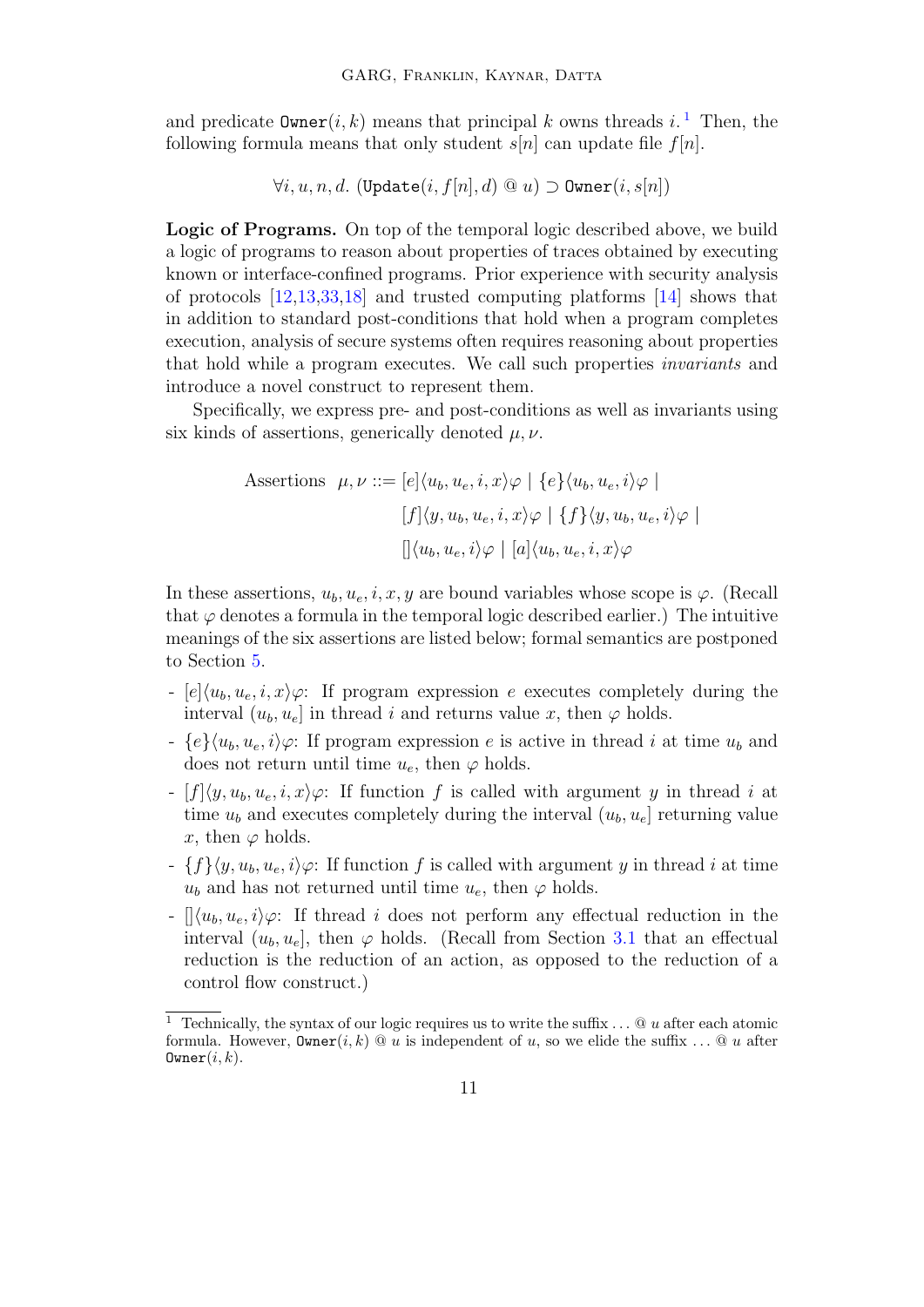-  $[a](u_b, u_e, i, x)\varphi$ : If in thread i, the active expression at time  $u_b$  is act a, and this expression executes at time  $u_e$  returning x, then  $\varphi$  holds.

Our reasoning principles (Section [4\)](#page-12-0) are parametric in the variables  $y, u_b, u_e$ ,  $i,x$  and our logic's formal semantics relate assertions to traces for all ground instances of these variables. Assertions  $[e]\langle u_b, u_e, i, x \rangle \varphi$  and  $[f] \langle y, u_b, u_e, i, x \rangle \varphi$ specify the behavior of programs that complete execution. They are generalizations of partial correctness assertions from other program logic based type-theories like Hoare Type Theory (HTT) [\[30\]](#page-24-16). We do not need to specify pre- and post-conditions separately because we can encode them in  $\varphi$ using the construct  $p \otimes u$ . For example, consider the function  $f(x) \triangleq$ let((act read l), z. (act write  $l, z + x$ )) that increments the contents of the private memory location  $l$  by its argument  $x$ . We can specify this function in our logic of programs as  $[f](y, u_b, u_e, i, x) \forall z$ . (Mem $(l, z) \otimes u_b \supset \text{Mem}(l, y + z) \otimes$  $u_e$ )  $\wedge x = ($ , where Mem $(l, z)$  means that location l contains value z. Note that the variable  $x$  in the body of the function differs from the  $x$  in its specification. In the former case, the variable is the argument of the function whereas in the latter case it is the result of the function.

The assertions  $\{e\}(u_b, u_e, i)\varphi$  and  $\{f\}(y, u_b, u_e, i)\varphi$  specify invariants of programs –  $\varphi$  holds while the program (e or f) is executing. Prior work on Protocol Composition Logic [\[12,](#page-23-8)[13,](#page-23-12)[33,](#page-24-14)[18\]](#page-23-13) and the Logic of Secure Systems [\[14\]](#page-23-14) encodes invariants using standard partial correctness assertions and a notion of prefixes of a program. However, prefixes are impossible to define in the presence of function calls and recursion. Our treatment is novel and strictly more general because it allows for specification of invariants of programs with all control flow constructs.

Whereas Section [4](#page-12-0) presents a proof system for establishing the four assertions  $[e]\langle u_b, u_e, i, x \rangle \varphi, \{e\}\langle u_b, u_e, i \rangle \varphi, [f]\langle y, u_b, u_e, i, x \rangle \varphi, \text{ and } \{f\}\langle y, u_b, u_e, i \rangle \varphi,$ we do not stipulate rules for establishing the remaining two assertions,  $[(\langle u_b, u_e, i \rangle) \varphi]$  and  $[a](u_b, u_e, i, x) \varphi$  that specify properties of administrative reductions and effectual reductions, respectively. Instead, these two assertions must be established through sound axioms that would depend on the representation of state and actions chosen; the proof rules for establishing the other four assertions use these two assertions as black-boxes. Our proof system's soundness theorem applies whenever the axioms chosen for establishing these two classes of assertions are sound.

Thread-Local Reasoning. A salient feature of our logic of programs is that the specifications of a program, if established, hold irrespective of actions of threads other than the one in which the program executes. This is implicit in the intuitive meanings of the assertions above as well as the formal seman-tics of the logic (Section [5\)](#page-18-0). For example, the meaning of  $[e]\langle u_b, u_e, i, x \rangle \varphi$  is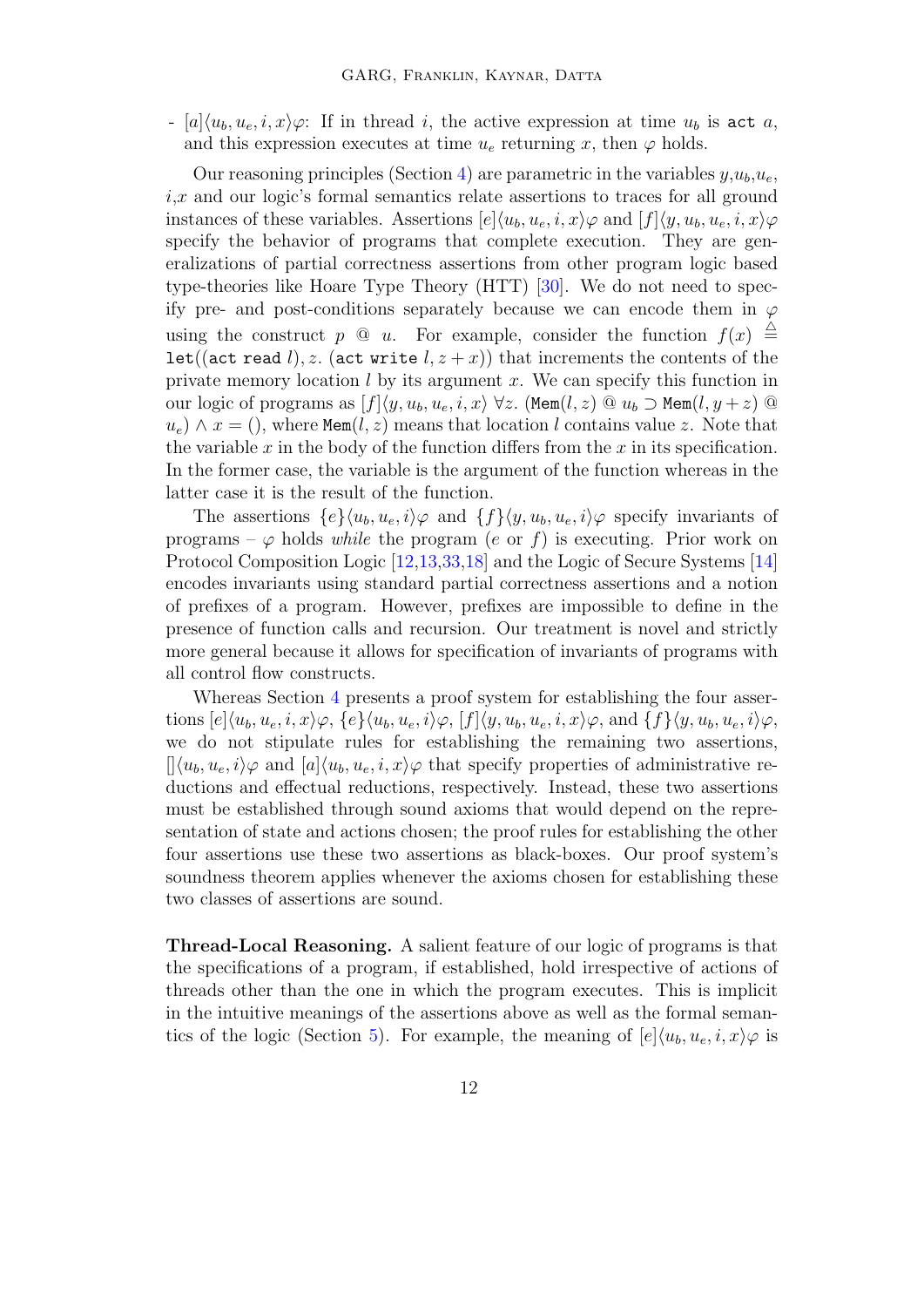that if program expression e executes completely during the interval  $(u_b, u_c)$ in thread i and returns value x, then  $\varphi$  holds. Since this interpretation does not constrain what other threads do,  $\varphi$  holds *irrespective of the reductions* that other threads may have performed in the interim. As in prior work [\[13\]](#page-23-12), this local property of the proof system simplifies reasoning significantly since we do not have to reason about reductions of other threads when we wish to prove a property that is specific to a thread (e.g., that the thread does not write a certain location).

**Example 2.** Suppose that the predicate Insert $(i, (f, k, p))$  holds at time u if thread i executes the action insert $(P,(f,k,p))$  at time u. Then, property (1) from the end of Section [3.2,](#page-6-0) which states the teacher's program never adds any administrative permissions, can be expressed as the following invariant of teacher\_body:

 $\{\texttt{teacher\_body}\}\langle u_b, u_e, i\rangle$  $\forall u, f, k. ((u_b < u \leq u_e) \supset (\neg \text{Insert}(i, (f, k, ad)) \ @ u))$ 

## <span id="page-12-0"></span>4 Compositional Reasoning Principles

Next, we present a proof system that codifies compositional reasoning principles for establishing assertions about programs as well as security properties. In addition to standard rules for proving temporal formulas and syntaxdirected rules for proving assertions about programs and functions, our proof system includes two rules of inference that allow deduction of properties of threads from invariants of their programs. We call a thread trusted if the program it executes is known, else we call the thread untrusted or adversarial. Using the first rule (Section [4.2\)](#page-15-0), we may combine knowledge that a particular thread is executing a known program with any invariant of the program to deduce that the formula in the invariant holds forever. The second rule (Section [4.3\)](#page-16-0) embodies our central idea of reasoning about unknown, potentially adversarial, code by confining it to interfaces: if we know that an adversarial thread has access only to certain interfaces, then under certain conditions, we can show that a common invariant of all those interfaces always holds in the system, regardless of the manner in which the adversarial thread uses those interfaces.

Formally, proofs establish one of two hypothetical judgments:  $\Sigma: \Gamma \vdash \varphi$ and  $\Sigma$ ;  $\Gamma$ ;  $\Delta \vdash \mu$ . In both judgments  $\Sigma$  is a set of first-order variables that may occur free in the rest of the judgment,  $\Gamma$  is a list of assumed formulas of the temporal logic and  $\Delta$  contains assumed specifications of functions. A proof establishing either  $\Sigma; \Gamma \vdash \varphi$  or  $\Sigma; \Gamma; \Delta \vdash \mu$  is parametric in all variables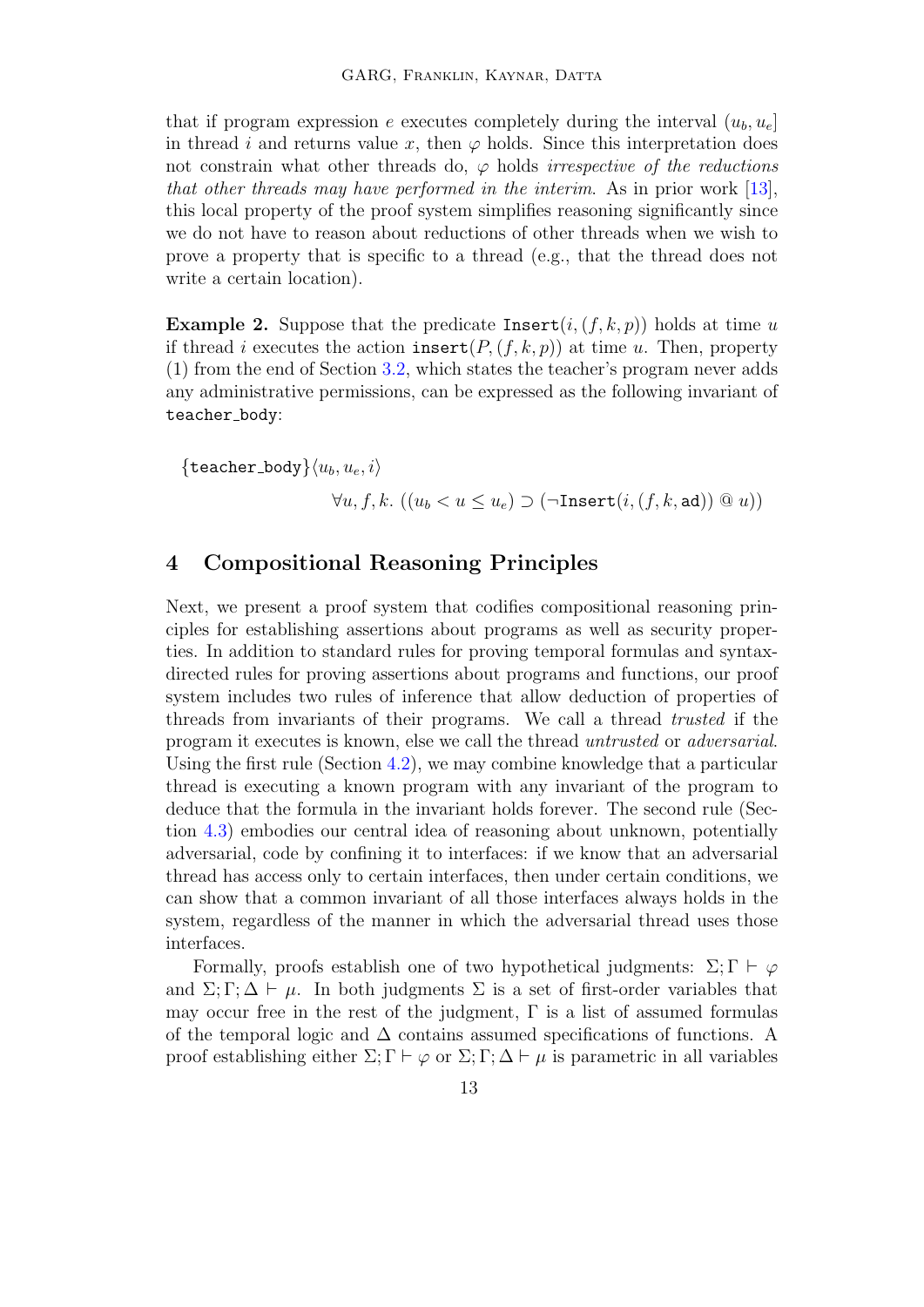$$
\frac{\Sigma; \Gamma; \Delta \vdash [a] \langle u_b, u_e, i, x \rangle \varphi}{\Sigma; \Gamma; \Delta \vdash [act a] \langle u_b, u_e, i, x \rangle \varphi} \text{PA}
$$
\n
$$
\frac{\Sigma; \Gamma; \Delta \vdash [[\langle u_b, u_e, i \rangle \varphi \land \langle u_e, i, x \rangle \varphi \land \langle u_e, i, x \rangle \varphi \land \langle u_e, i, x \rangle \varphi \land \langle u_e, i, x \rangle \varphi \land \langle u_e, i, x \rangle \varphi \land \langle u_e, i, x \rangle \varphi \land \langle u_e, i, x \rangle \varphi \land \langle u_e, i, x \rangle \varphi \land \langle u_e, i, x \rangle \varphi \land \langle u_e, i, x \rangle \varphi \land \langle u_e, i, x \rangle \varphi \land \langle u_e, i, x \rangle \varphi \land \langle u_e, i, x \rangle \varphi \land \langle u_e, i, x \rangle \varphi \land \langle u_e, i, x \rangle \varphi \land \langle u_e, i, x \rangle \varphi \land \langle u_e, i, x \rangle \varphi \land \langle u_e, i, x \rangle \varphi \land \langle u_e, i, x \rangle \varphi \land \langle u_e, i, x \rangle \varphi \land \langle u_e, i, x \rangle \varphi \land \langle u_e, i, x \rangle \varphi \land \langle u_e, i, x \rangle \varphi \land \langle u_e, i, x \rangle \varphi \land \langle u_e, i, x \rangle \varphi \land \langle u_e, i, x \rangle \varphi \land \langle u_e, i, x \rangle \varphi \land \langle u_e, i, x \rangle \varphi \land \langle u_e, i, x \rangle \varphi \land \langle u_e, i, x \rangle \varphi \land \langle u_e, i, x \rangle \varphi \land \langle u_e, i, x \rangle \varphi \land \langle u_e, i, x \rangle \varphi \land \langle u_e, i, x \rangle \varphi \land \langle u_e, i, x \rangle \varphi \land \langle u_e, i, x \rangle \varphi \land \langle u_e, i, x \rangle \varphi \land \langle u_e, i, x \rangle \varphi \land \langle u_e, i, x \rangle \varphi \land \langle u_e, i, x \rangle \varphi \land \langle u_e, i, x \rangle \varphi \land \langle u_e, i, x \rangle \varphi \land \langle u_e, i, x \rangle \varphi \land \langle u_e, i,
$$

Fig. 3. Selected modular rules for establishing program specifications in  $\Sigma$ , i.e., it holds for all ground instances of the variables.

<span id="page-13-1"></span>
$$
\Sigma ::= \cdot | \Sigma, x
$$
  
\n
$$
\Gamma ::= \cdot | \Gamma, \varphi
$$
  
\n
$$
\Delta ::= \cdot | \Delta, [f] \langle y, u_b, u_e, i, x \rangle \varphi | \Delta, \{f\} \langle y, u_b, u_e, i \rangle \varphi
$$

The judgment  $\Sigma$ ;  $\Gamma \vdash \varphi$  coincides with the standard hypothetical judgment of first-order classical logic with equality (we treat  $p \mathcal{Q} u$  as an atomic formula  $p(u)$ , with additional axioms to make time points a total order. Due to lack of space, we elide the rules for establishing this judgment.

Assertions manifest in the judgment  $\Sigma; \Gamma; \Delta \vdash \mu$  are established by an analysis of the program in  $\mu$  through rules described in Section [4.1.](#page-13-0) Additionally, there are inference rules to combine reasoning in the temporal logic with reasoning about assertions. For instance, if  $[e]\langle u_b, u_e, i, x \rangle \varphi$  and  $\varphi \supset \varphi'$ , then one of the rules of inference allows deduction of  $[e](u_b, u_e, i, x)\varphi'$ . Such rules are common in program logics and we elide them also.

#### <span id="page-13-0"></span>4.1 Reasoning About Specifications of Programs

Representative rules for establishing program specifications are shown in Figure [3.](#page-13-1) As mentioned in Section [3.3,](#page-9-0) the rules of our proof system rely on the abstract judgments  $[a]\langle u_b, u_e, i, x \rangle \varphi$  and  $[\langle u_b, u_e, i \rangle \varphi$  (e.g., rule (PA)). The rules are modular: specifications of a program are established by combining specifications of sub-programs. For instance, we may justify the rule (PL) as follows. In the conclusion of the rule we wish to establish a partial correctness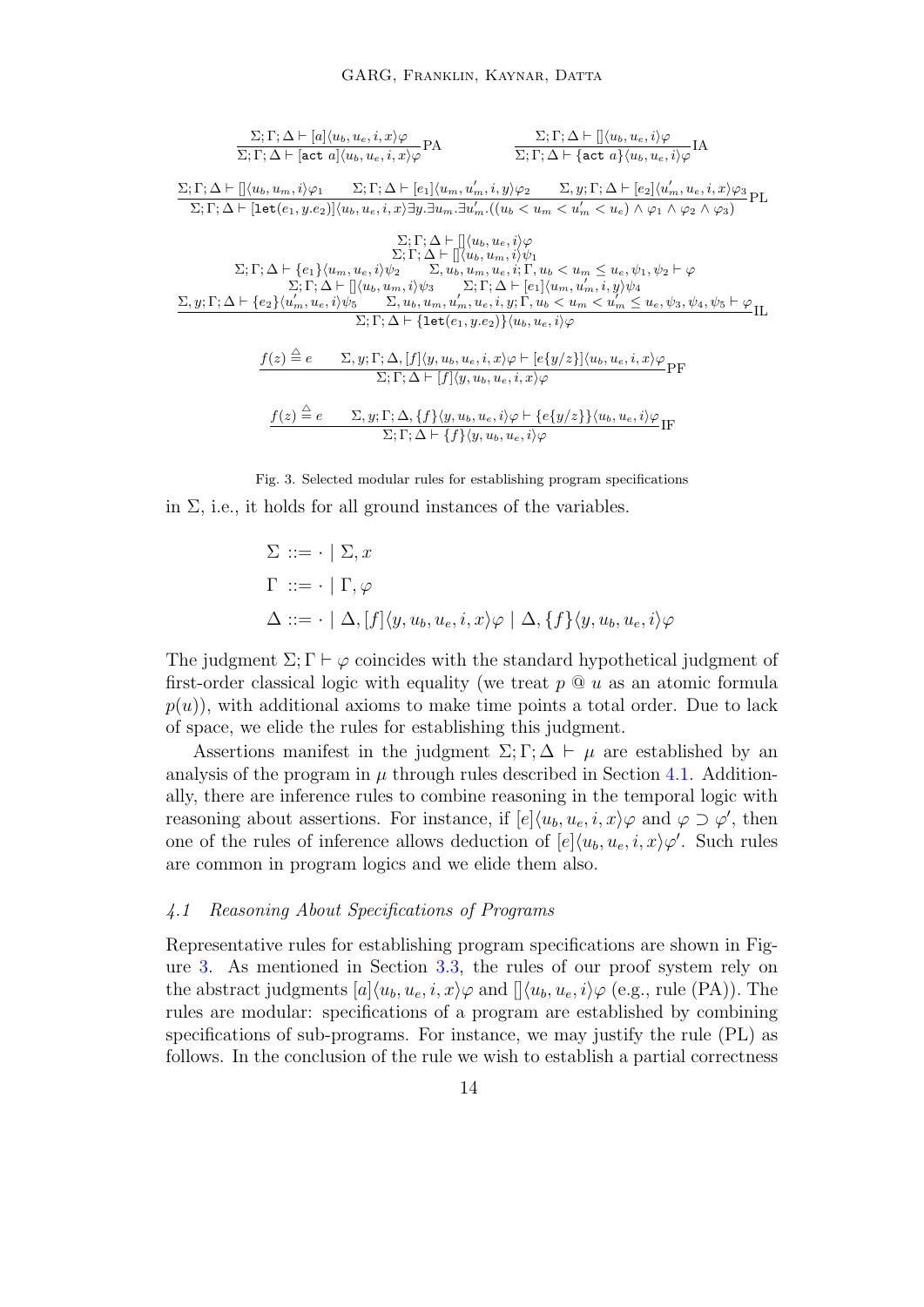assertion of the expression  $\text{let}(e_1, y.e_2)$ . If this expression is active in thread i at time  $u_b$  and returns value x at time  $u_e$ , then through an analysis of the operational semantics it follows that at some time  $u_m$  after  $u_b$ ,  $e_1$  must have become active, then at a later time  $u'_m$ ,  $e_1$  would have returned some value y to  $e_2$ , which would have become active, and finally at time  $u_e$ ,  $e_2$  would have returned x. So if  $[\langle u_b, u_m, i \rangle \varphi_1, [e_1] \langle u_m, u'_m, i, y \rangle \varphi_2$ , and  $[e_2] \langle u'_m, u_e, i, x \rangle \varphi_3$  all hold (as in the premises of the rule), then  $\exists y.\exists u_m.\exists u'_m.((u_b < u_m < u'_m < u'_m$  $u_e$ )  $\wedge \varphi_1 \wedge \varphi_2 \wedge \varphi_3$ ) must hold. Observe that it is necessary to existentially quantify the variables  $y, u_m$ , and  $u'_m$  in the conclusion because during reasoning, we cannot determine their exact values. This justifies the conclusion of the rule. Other rules for establishing partial correctness assertions can be justified similarly.

Rules for establishing invariance assertions are more involved, but are also modular. We illustrate their justification through the rule (IL). In the conclusion of the rule we wish to establish an invariant that holds while  $\text{let}(e_1, y.e_2)$ executes. If this expression is active in thread i at time  $u<sub>b</sub>$  but does not return until time  $u_e$ , then there are only three possibilities: (a)  $e_1$  does not start executing until time  $u_e$ , (b)  $e_1$  starts executing at some time  $u_m$ , but does not return until time  $u_e$ , or (c)  $e_1$  starts executing at time  $u_m$ , returns at time  $u'_m$ ,  $e_2$  starts executing at time  $u'_m$ , but does not return until time  $u_e$ . If we can show that  $\varphi$  holds in each of these three cases, then  $\varphi$  is in invariant of  $\text{let}(e_1, y.e_2)$ . The premises of the rule account for exactly these three cases: the first premise accounts for case (a), premises 2–4 account for case (b), and the remaining premises account for case (c).

Rules (PF) and (IF) for proving partial correctness assertions and invariants of functions check the corresponding specification on the bodies of the respective functions. In order to account for the possibility of recursion, we also assume the function's specification when we check the body of the function by adding it to the context  $\Delta$  in the premises. It is not obvious that this approach is sound and accounting for it complicates our proof of soundness (see Section [5\)](#page-18-0).

Example 3. The invariant in Example 2 can be proved using the rules presented in this section, related rules for other types of program expressions, and some straightforward axioms for relevant actions. We list two such axioms below, leaving the rest to the full version of the paper. These axioms mean that the receive action recv and administrative reductions do not insert anything into the access control matrix. Soundness of such axioms is easy to prove, as has been demonstrated in prior work [\[13,](#page-23-12)[14\]](#page-23-14).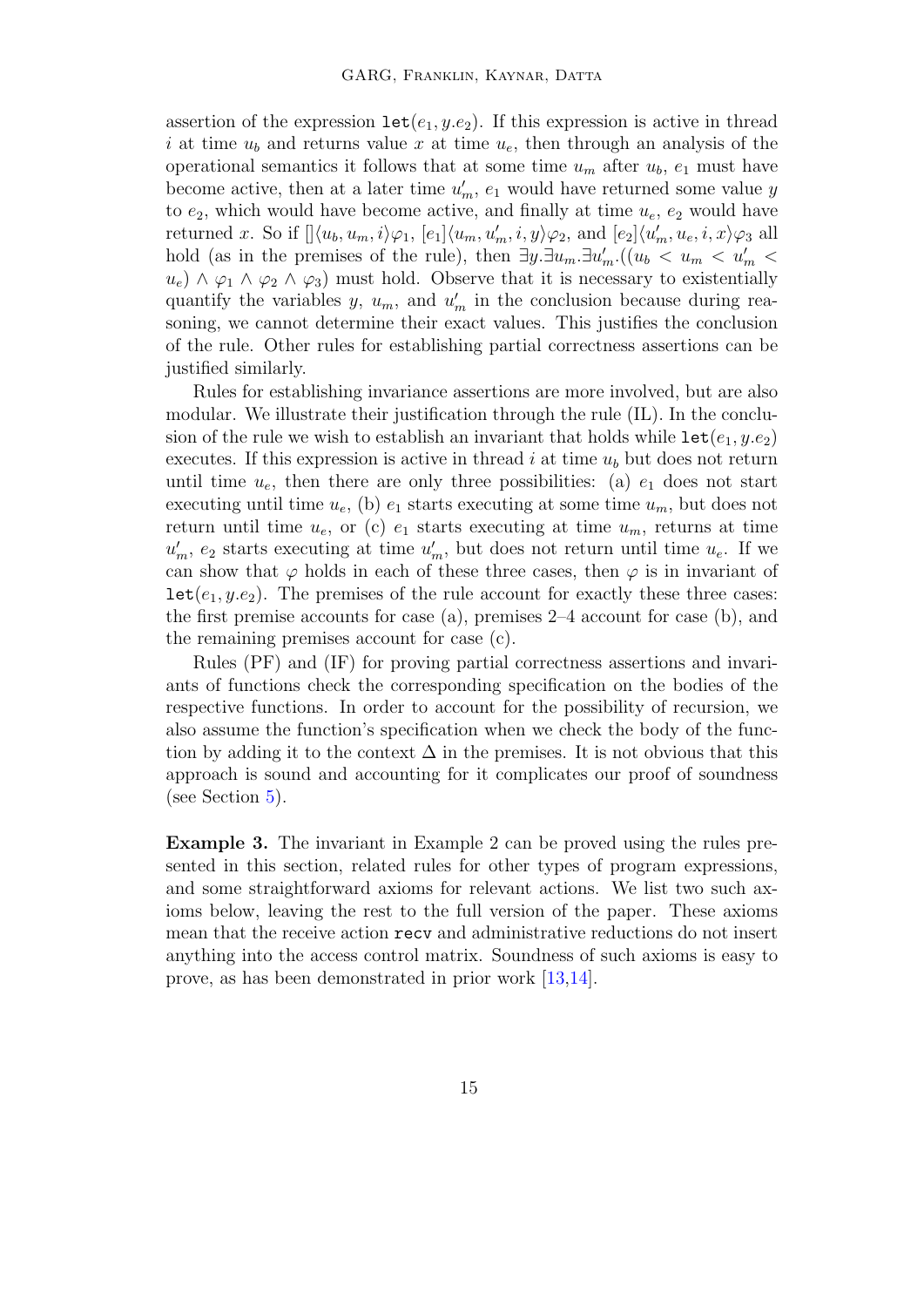$$
\vdash [\texttt{recv}]\langle u_b, u_e, i, x \rangle \ \forall u, k, f, p. \ ((u_b < u \le u_e) \supset (\neg(\texttt{Insert}(i, (f, k, p)) \ @ u)))
$$
\n
$$
\vdash []\langle u_b, u_e, i \rangle \ \forall u, k, f, p. \ ((u_b < u \le u_e) \supset (\neg(\texttt{Insert}(i, (f, k, p)) \ @ u)))
$$

#### <span id="page-15-0"></span>4.2 Reasoning About Trusted Threads

Next, we present the rule used to prove properties of trusted threads from knowledge of their programs. In the logic, we say that  $H$ onestThread $(I, e)$  if thread I executes program expression e only. Let  $\text{Start}(I) \t Q u$  hold if at time  $u$ , thread  $I$  is ready to execute, but has not performed any reduction. The following rule, based on the Honesty rule in prior work on Protocol Composition Logic  $[13]$ , allows us to prove a property of thread I from an invariant of e if HonestThread $(I, e)$ .

$$
\frac{\Sigma; \Gamma; \cdot \vdash \{e\} \langle u_b, u_e, i \rangle \varphi(u_b, u_e, i)}{\Sigma; \Gamma \vdash \text{HonestThread}(I, e)} \frac{\Sigma; \Gamma \vdash \text{Start}(I) @ u}{\Sigma; \Gamma \vdash \forall u'. (u' > u) \supset \varphi(u, u', I)} \text{HONTH}
$$

The justification for this rule is the following: since  $H$ onestThread $(I, e)$  and Start(I)  $\mathcal{Q}$  u, it must be the case that e is the active expression in I at time u. Further, since e is the top-level program of  $I$ , it can never return. Hence, by the definition of  $\{e\}(u_b, u_e, i) \varphi(u_b, u_e, i), \varphi(u, u', I)$  must hold for any  $u' > u$ . We do not stipulate rules for proving either HonestThread(I,e) or  $Start(I) @ u$  since they codify system-specific assumptions. Instead such formulas must be explicit hypotheses in Γ, as illustrated below.

Example 4. We demonstrate an application of the (HONTH) rule on the invariant of Example 2. Suppose that the teacher's program is executing in thread  $i_0$  since the beginning of time ( $-\infty$ ). Since we know that the teacher's program is teacher body, and we assume that this is the only program the teacher executes, we can assume that:

- $(A)$  HonestThread $(i_0, \texttt{teacher\_body})$
- (B)  $\forall i$ . (Owner(*i*, Teacher) ⊃ (*i* = *i*<sub>0</sub>))
- (C) Start $(i_0)$  @  $-\infty$

Applying the rule (HONTH) to the invariant from Example 2 and  $(A)$ ,  $(C)$ above, we can conclude that

$$
\forall u'.\ (u' > -\infty) \supset (\forall u, f, k. \ ((-\infty < u \leq u') \supset (\neg \mathtt{Insert}(i_0, (f, k, \mathtt{ad})) \ @ \ u)))
$$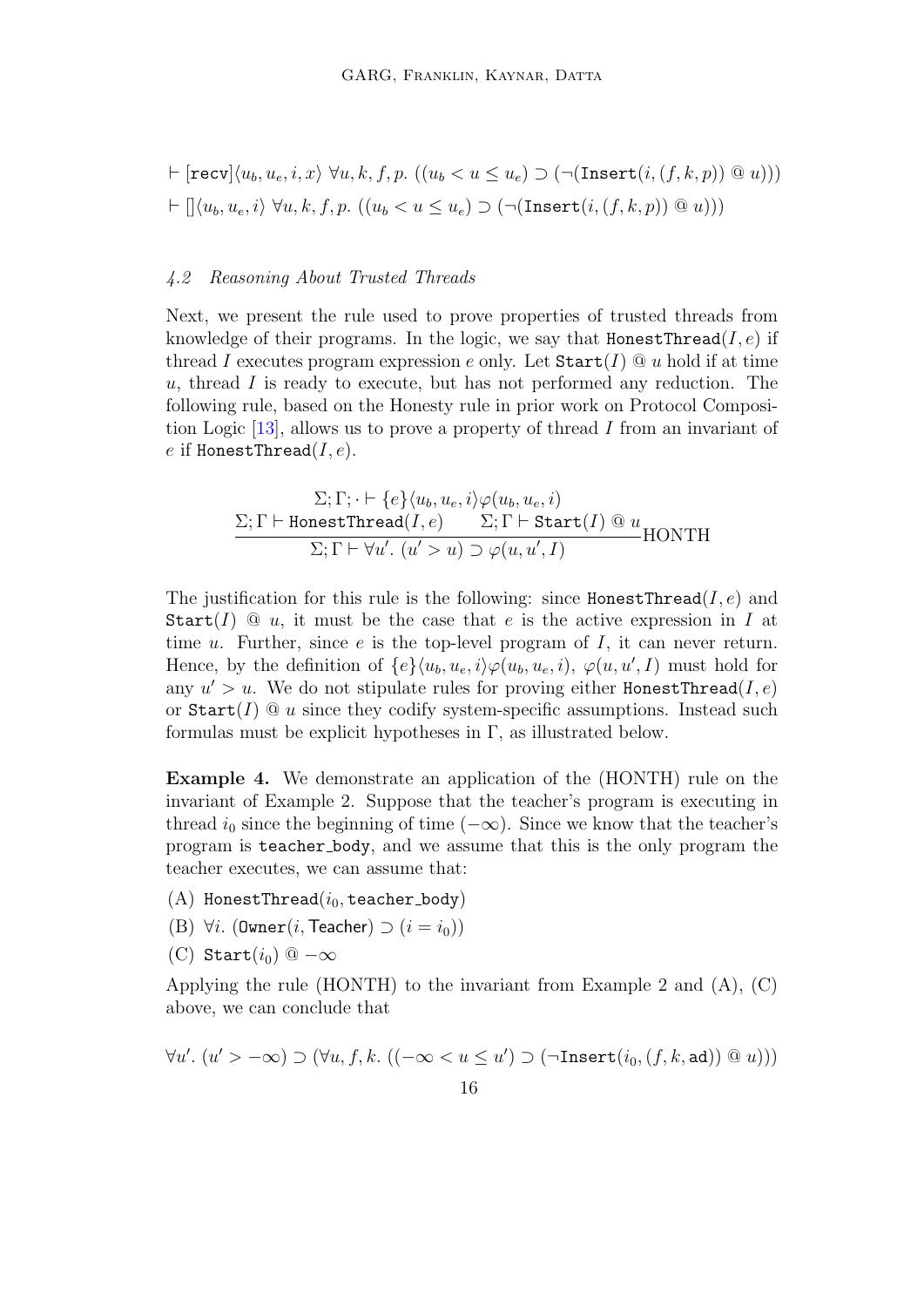Simplifying and combining with (B), we get

 $\forall i, u$ . Owner $(i, \text{Teacher}) \supset \neg(\text{Insert}(i,(f, k, \text{ad})) \ @ \ u)$ 

In simple words, the statement above means that the teacher never inserts the administrate permission into the access control matrix, which is property (1) of the proof outline at the end of Section [3.2.](#page-6-0)

### <span id="page-16-0"></span>4.3 Reasoning About Interface-Confined Untrusted Threads

As opposed to trusted threads, whose security properties may be established by analysis of their programs, the programs of untrusted or adversarial threads are not known, so proving their security properties may seem impossible. Yet, in practice, security of systems often relies on confinement of behavior of untrusted threads. For instance, property (2) in the proof outline of Section [3.2,](#page-6-0) which states that a thread must have administrate permission to add a permission, holds of all threads including those that are untrusted, e.g., threads run by students and adversaries. The property holds because the only interface that allows modification to the access control matrix (permadd) checks for the administrate permission. In general, relevant properties of untrusted threads can often be proved by an analysis of the interfaces they have access to, even if we do not know the exact code the threads execute. In this section, we develop reasoning principles to perform such reasoning in the proof system of our logic. We define an interface, denoted  $\mathcal{F}, \mathcal{G}$ , as a set of functions. In general, an untrusted thread that is confined to  $\mathcal F$  may construct a new set of functions  $\mathcal G$  that call functions of  $\mathcal F$  and themselves and combine calls to functions of  $\mathcal F$  and  $\mathcal G$  in any way it chooses. To formally represent such an adversary, we need a few definitions.

Definition 4.1 ( $F$ -confined expressions) Given an interface  $F$ , we call an expression e  $\mathcal F$ -confined if the following hold: (a) All occurrences of call in e have the form call $(f, t)$ , where  $f \in \mathcal{F}$ , and (b) act does not occur in e.

Definition 4.2 (*F*-limited functions) Given an interface  $\mathcal{F}$ , we call a set of functions  $\mathcal{G} = \{g_k \mid g_k(y) \stackrel{\triangle}{=} e_k\}$  F-limited if the body  $e_k$  of each function is  $(F \cup G)$ -confined.

**Definition 4.3 (F-confined thread)** A (untrusted) thread I is said to be F-confined if I executes a program e and there is a F-limited interface  $\mathcal G$ such that e is  $(F \cup G)$ -confined. The predicate Confined(I, F) holds iff I is  $F$ -confined.<sup>[2](#page-16-1)</sup>

<span id="page-16-1"></span><sup>&</sup>lt;sup>2</sup> The restriction that the untrusted thread may not execute any actions directly may seem to limit expressiveness of our model because we may want to allow the untrusted thread access to some actions. However, this is not really a limitation because we may give the thread access to interfaces that execute the allowed actions immediately. For instance, to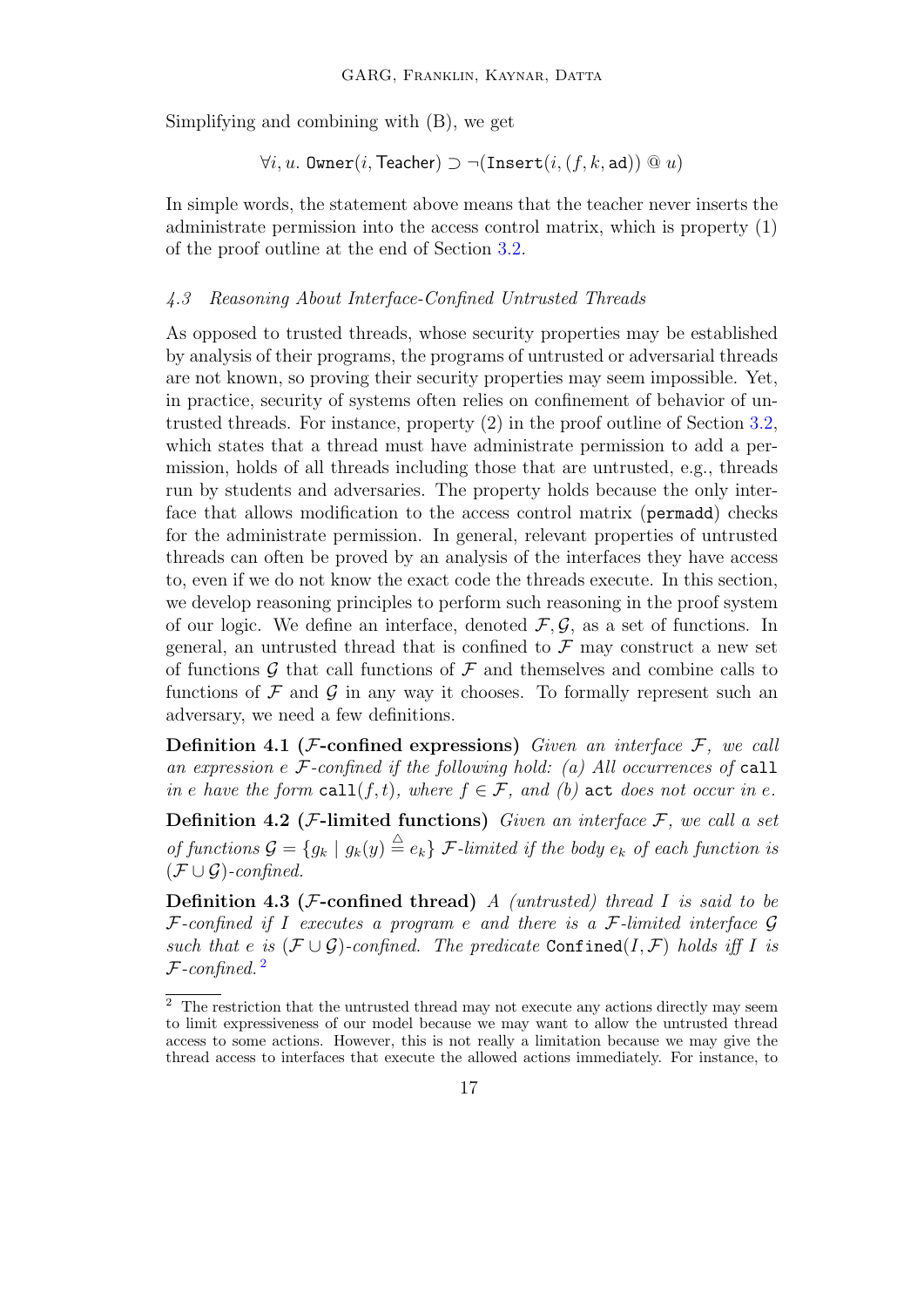**Definition 4.4 (Compositional formula)** A formula  $\varphi(u_b, u_e, i)$ , possibly containing the free variables  $u_b, u_e, i$ , is called compositional if  $\forall u_b, u_m, u_e, i$ .  $((u_b < u_m \leq u_e) \wedge \varphi(u_b, u_m, i) \wedge \varphi(u_m, u_e, i)) \supset \varphi(u_b, u_e, i).$ 

Roughly, a formula  $\varphi(u_b, u_e, i)$  describing some property over an interval  $(u_b, u_e]$  is compositional if whenever the formula holds on two adjoining intervals, it also holds on the union of the intervals. In general, if  $\varphi(u_b, u_e, i)$ encodes the fact that a safety property holds throughout the interval  $(u_b, u_e]$ , then  $\varphi(u_b, u_e, i)$  will be compositional.

We codify our reasoning principles for untrusted, interface-confined threads in the following rule:

$$
(\varphi(u_b, u_e, i) \text{ compositional}) \qquad \cdot; \Gamma; \cdot \vdash []\langle u_b, u_e, i \rangle \varphi(u_b, u_e, i) \forall f \in \mathcal{F}. (\cdot; \Gamma; \cdot \vdash \{f\} \langle y, u_b, u_e, i \rangle \varphi(u_b, u_e, i)) \n\underline{\forall f \in \mathcal{F}. (\cdot; \Gamma; \cdot \vdash [f] \langle y, u_b, u_e, i, x \rangle \varphi(u_b, u_e, i))} \qquad \Sigma; \Gamma \vdash \text{Confined}(I, \mathcal{F}) \n\Sigma; \Gamma, \Gamma' \vdash \forall u_e. \varphi(-\infty, u_e, I) \qquad \text{RES}
$$

The informal justification for the rule (RES) is that, owing to its confinement to F, the reduction of I up to any time point  $u_e$  can be split into calls to functions in  $\mathcal F$  interspersed with administrative reductions of the adversary's choosing. Since  $\varphi$  is a partial correctness assertion of all functions in F (fourth premise) and administrative reductions (second premise), as well an invariant of all functions in  $\mathcal F$  (third premise), it must hold over all these splits. Therefore, due to the compositionality of  $\varphi$  (first premise),  $\varphi(-\infty, u_e, I)$  must hold. The formal justification of this rule is a non-trivial part of the soundness the-orem (Section [5\)](#page-18-0) because we must consider all  $\mathcal{F}$ -confined programs that the thread I may execute.

Example 5. We sketch a proof of property (2) from the outline at the end of Section [3.2.](#page-6-0) The property states that if a thread can insert a permission for file f into the access control matrix then the thread must have the administrate permission on  $f$ , or, formally,

$$
\forall i, f, k, k', p, u, s. ((Insert(i, (f, k', p)) \t\t@ u) \wedge {Owner(i, k)})
$$
  

$$
\supset \exists u'. (u' < u \wedge (isACM(s) \t@ u') \wedge ((f, k, \text{ad}) \in s))
$$

allow an adversary access to the send action, we may give it the interface  $f(x) \stackrel{\triangle}{=}$  send x.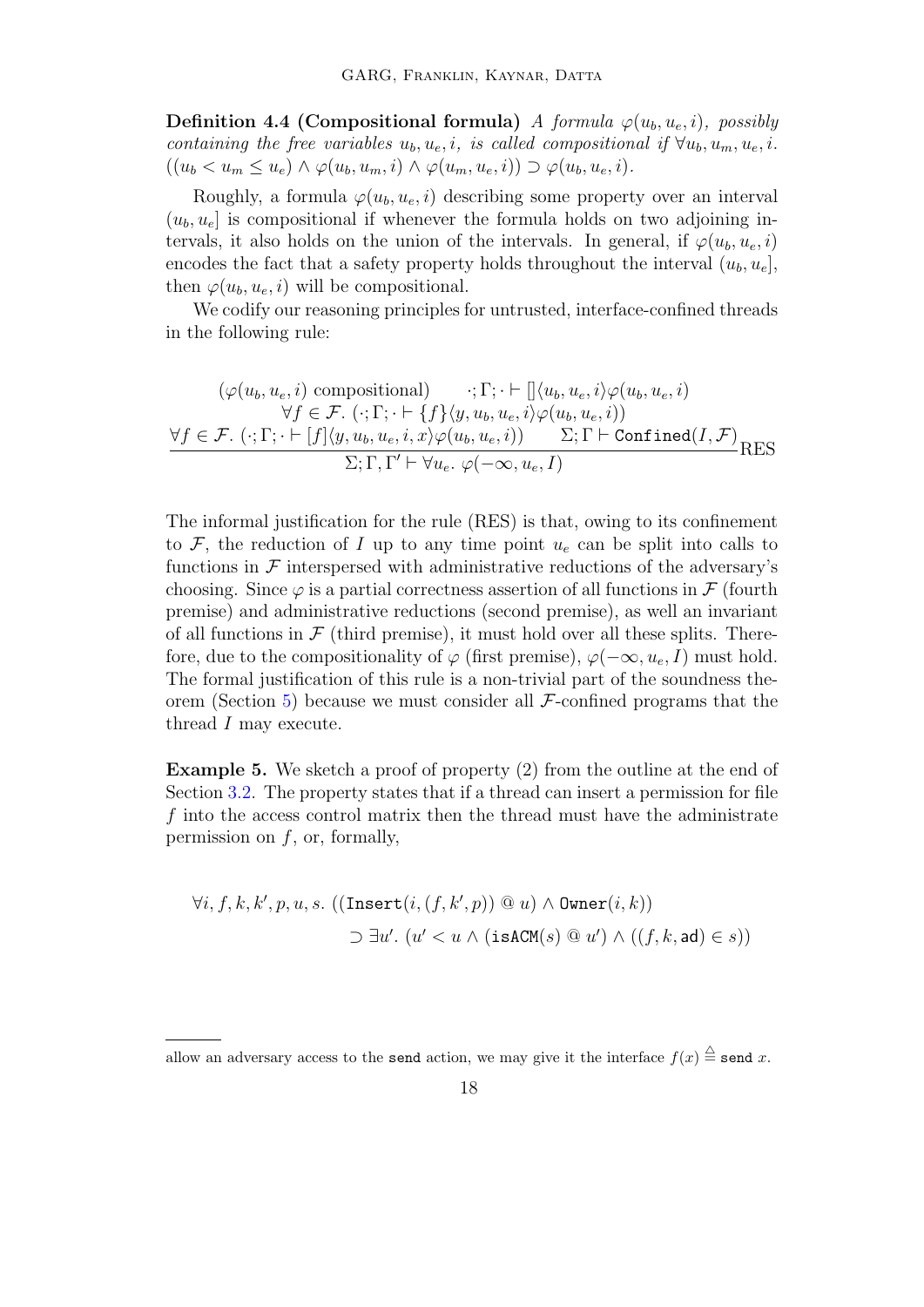where  $\texttt{isACM}(s)$  means that the (current) access control matrix is the set of tuples s. We prove this property using the (RES) rule. Define

$$
\varphi(u_b, u_e, i) = \forall f, k, k', p, u, s.
$$

$$
((u_b < u \le u_e) \land (\text{Insert}(i, (f, k', p)) \t\t@ u) \land \text{Owner}(i, k))
$$

$$
\supset \exists u'. \ (u' < u \land (\text{isACM}(s) \t\t@ u') \land ((f, k, \text{ad}) \in s))
$$

Then, using the rules presented in Section [4.1,](#page-13-0) we can prove the following for the interface  $\mathcal F$  defined in Figure [2:](#page-7-0)

$$
\forall g \in \mathcal{F}. (\{g\}\langle y, u_b, u_e, i \rangle \varphi(u_b, u_e, i))
$$
  

$$
\forall g \in \mathcal{F}. ([g]\langle y, u_b, u_e, i, x \rangle \varphi(u_b, u_e, i))
$$
  

$$
[[\langle u_b, u_e, i \rangle \varphi(u_b, u_e, i)]
$$

Further, since all threads are assumed to be confined to the interface  $\mathcal{F}$ , we can assume that  $\forall i$ . Confined $(i, \mathcal{F})$ . Finally, it can be easily checked that  $\varphi(u_b, u_e, i)$  is compositional. Hence, by rule (RES) we conclude that  $\forall i.\forall u_e.\ \varphi(-\infty, u_e, i)$ . This implies the formula at the beginning of this example in a straightforward manner.

## <span id="page-18-0"></span>5 Semantics and Soundness Theorem

We formally define semantics of temporal formulas  $\varphi$  and assertions  $\mu$  with respect to traces and show that our proof rules are sound, i.e., any formula or assertion proved using the rules is valid in the semantics. This provides foundational justification for the reasoning principles of Section [4.](#page-12-0)

Semantics. Since our programming model and the logic of programs are parametric in the syntax of terms and predicates, we assume that interpretations of these entities are given. Let  $\llbracket t \rrbracket$  denote the semantic interpretation of the term t in some domain and let  $\dot{=}$  denote equality in the domain. For interpreting atomic formulas, we assume the existence of a Boolean valued function  $V(\mathcal{T}, u, p)$  ( $\mathcal{T}$  is a trace, u is a ground time point, and p is a ground atomic formula) such that  $[[t]] = [[t]]$  implies  $V(\mathcal{T}, u, p\{t/x\}) = V(\mathcal{T}, u, p\{t'/x\})$ . Given these assumptions, we may define the semantics  $\mathcal{T} \models \varphi$  of ground temporal formulas  $\varphi$  in a standard manner. For example,

- $\mathcal{T} \models p \mathcal{Q} u$  iff  $V(\mathcal{T}, u, p)$ .
- $\mathcal{T} \models \varphi \land \psi$  iff  $\mathcal{T} \models \varphi$  and  $\mathcal{T} \models \psi$ .

In order to define semantics of assertions, we need a notion of the suffix of a trace, also called a subtrace.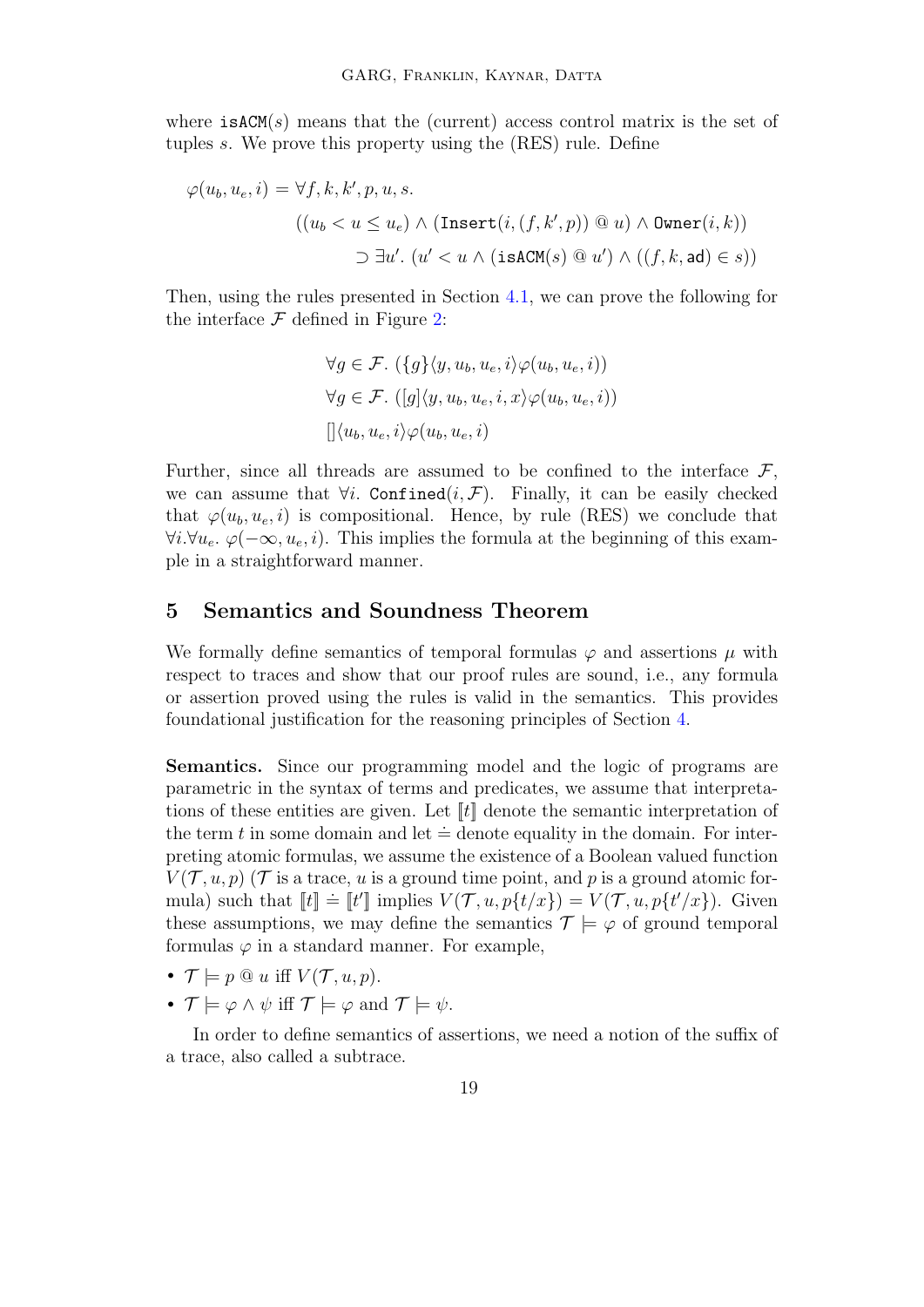**Definition 5.1 (Subtraces)** Let  $\mathcal{T}$  be the trace

$$
\xrightarrow{u_0} \mathcal{C}_0 \xrightarrow{u_1} \mathcal{C}_1 \dots \xrightarrow{u_n} \mathcal{C}_n
$$

For any  $k > 0$ , we define the truncation of T to k, written  $\text{trunc}(\mathcal{T}, k)$  as the trace which contains only the last  $k + 1$  configurations of T. If  $k > n$  then  $trunc(\mathcal{T}, k) = \mathcal{T}$ .

Semantics of ground assertions  $\mu$  are represented through the judgment  $\mathcal{T}, n \models \mu$ , which roughly means that the assertion  $\mu$  holds in the subtrace trunc( $\mathcal{T}, n$ ). The additional information n is needed to prove soundness for recursive functions. One representative clause of the definition of  $\mathcal{T}, n \models \mu$  is shown below; others are described in the full version of this paper.

-  $\mathcal{T}, n \models \{e\} \langle u_b, u_e, i \rangle \varphi$  holds iff  $\mathcal{T} \models \varphi \{u'_b/u_b\} \{u'_e/u_e\} \{I/i\}$  whenever the following pattern matches the subtrace  $\text{trunc}(\mathcal{T}, n)$  for some  $u' < u'_{b}$ , there is no reduction in thread I in the interval  $(u', u'_b]$ , and the stack of I has suffix K throughout the interval  $(u'_b, u'_e]$ .

$$
\cdots
$$
  

$$
\xrightarrow{u'} \sigma \rhd I; K; e
$$

Finally, we define semantics of hypothetical judgments of the proof system.

- $\mathcal{T} \models (\Sigma; \Gamma \vdash \varphi)$  if for every grounding substitution  $\theta$  with domain  $\Sigma, \mathcal{T} \models \Gamma \theta$ implies  $\mathcal{T} \models \varphi \theta$ .
- $\mathcal{T} = \mathcal{T} \models (\Sigma; \Gamma; \Delta \vdash \mu)$  if for every grounding substitution  $\theta$  with domain  $\Sigma$  and every  $n, \mathcal{T} \models \Gamma \theta$  and  $\mathcal{T}, n \models \Delta \theta$  imply  $\mathcal{T}, n \models \mu \theta$ .

Soundness. We show that any hypothetical judgment established using the proof system of Section [4](#page-12-0) is semantically valid, if the axioms chosen to reason about the assertions  $[a](u_b, u_e, i, x) \varphi$  and  $\langle u_b, u_e, i \rangle$  are valid in the semantics. As a result, any instance of our reasoning principles is sound if we choose sound axioms for actions and administrative reductions.

Theorem 5.2 (Soundness) Suppose that each assumed axiom (e.g., about the assertions  $[a]\langle u_b, u_e, i, x \rangle \varphi$  and  $[\langle u_b, u_e, i \rangle \varphi]$  is sound. Then for every  $\mathcal{T}$ ,

- (i)  $\Sigma; \Gamma \vdash \varphi \implies \mathcal{T} \models (\Sigma; \Gamma \vdash \varphi).$
- (ii)  $\Sigma: \Gamma: \Delta \vdash \mu \implies \mathcal{T} \models (\Sigma: \Gamma: \Delta \vdash \mu).$

The proof of soundness proceeds by a lexicographic induction, first on the maximum number of (RES) rules in any path in the given derivation, and then on the depth of the derivation. A simpler, more obvious induction on the depth of the derivation does not work because in the (RES) rule the proof that the program e being executed by the thread I satisfies invariant  $\varphi$  may be arbitrarily deeper than the proofs of the premises. Another technical difficulty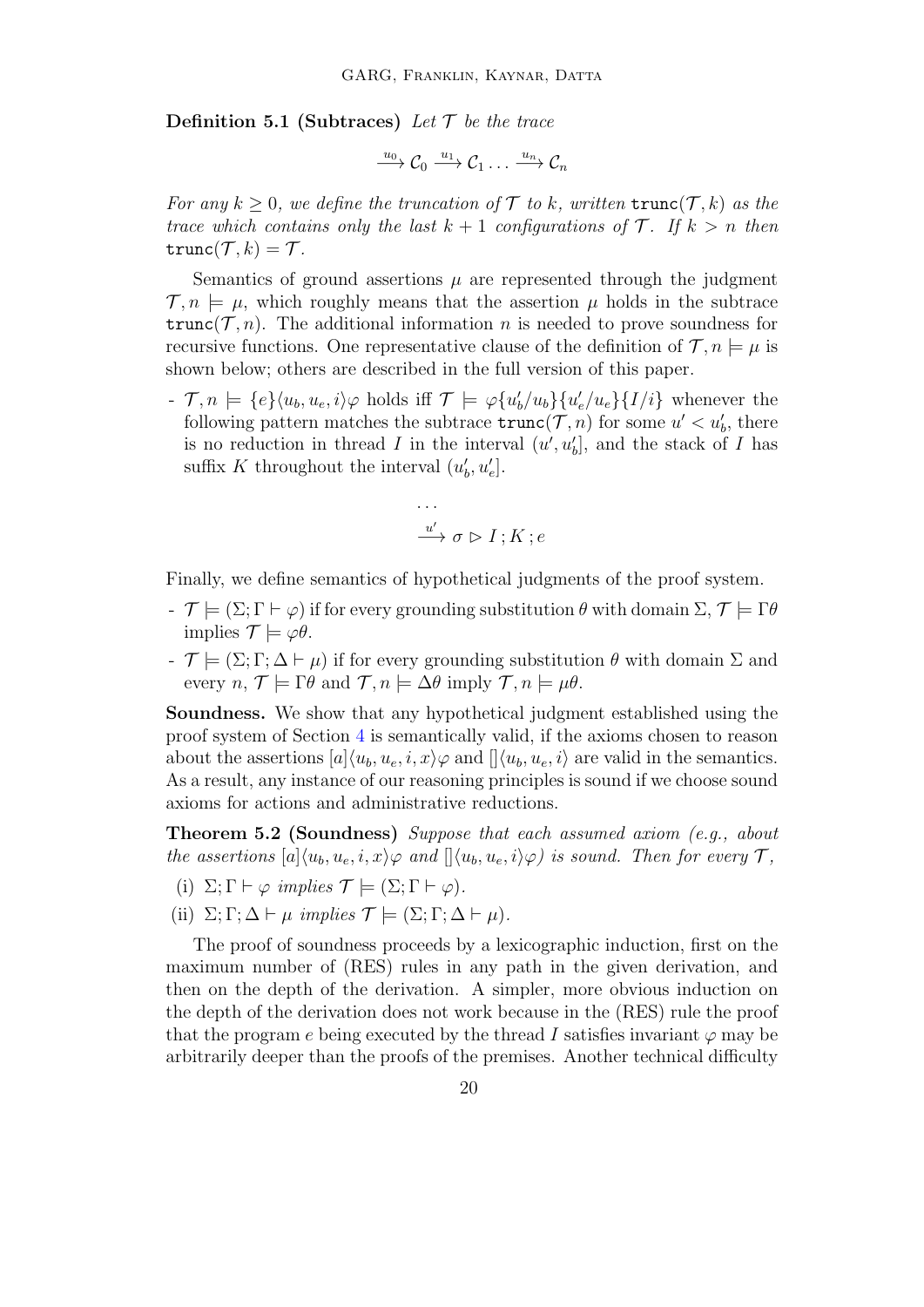arises due to the possibility of recursive functions: for the rules (PF) and (IF) of Figure [3,](#page-13-1) we must subinduct on the number n in the definition of  $\mathcal{T}, n \models \mu$ .

## <span id="page-20-0"></span>6 Rely-Guarantee Reasoning

Often, a security property relies on specific behavior of threads that can be ascertained only if the security property itself holds in the past. For example, consider property (3) from the outline at the end of Section [3.2:](#page-6-0) only the teacher ever obtains administrate permissions. Reasoning that this property holds at any point of time relies on the property having been true at all points of time in the past. Similarly, the analysis of secrecy of keys in security protocols often relies both on the keys having remained secret in the past as illustrated in prior work [\[33\]](#page-24-14).

The rely-guarantee method is a general technique for proving such proper-ties for concurrently executing threads [\[27,](#page-24-0)[21,](#page-24-1)[15\]](#page-23-17). Summarily, suppose  $\varphi$  is a property of state. The rely-guarantee method envisages that in order to show that  $\varphi$  holds in all states of the system's execution, it suffices to prove the following three properties:

- (A)  $\varphi$  holds initially.
- (B) There is a class of properties  $\psi(i)$ , indexed by threads i, such that for any action that i may perform, if  $\varphi$  holds in the state preceding the action, then  $\psi(i)$  holds immediately after i executes the action.
- (C) If  $\varphi$  holds in a state and  $\psi(i)$  holds in the next state for all i, then  $\varphi$ holds in the next state.

Here, we show how, for a wide class of properties, the rely-guarantee technique is a special case of the reasoning principles presented in Section [4.](#page-12-0) Suppose  $\varphi(u)$  is a property that we wish to establish for all time points u. Assume that a predicate  $\iota(i)$  identifies threads of interest and there is a thread-specific property  $\psi(u, i)$  such that the following analogues of the properties  $(A)$ – $(C)$ hold:

 $(A') \varphi(-\infty)$ 

$$
(B') \ \forall i, u. \ (\iota(i) \land \forall u' < u. \ \varphi(u')) \supset \psi(u, i)
$$

$$
(C')\ (\varphi(u_1)\wedge\neg\varphi(u_2)\wedge(u_1
$$

$$
\exists i, u_3. (u_1 < u_3 \le u_2) \land \iota(i) \land \neg \psi(u_3, i) \land \forall u_4 \in (u_1, u_3). \varphi(u_4)
$$

Then, we can prove using elementary logical reasoning that  $\forall u.\varphi(u)$  (see the next Theorem). Roughly, condition (B') is analogous to property (B) and it may be established through invariants. For instance, if  $\iota(i) = i \in \mathcal{I}$ , where  $\mathcal{I}$ is a set of trusted threads, then by rule (HONTH), condition (B') holds if the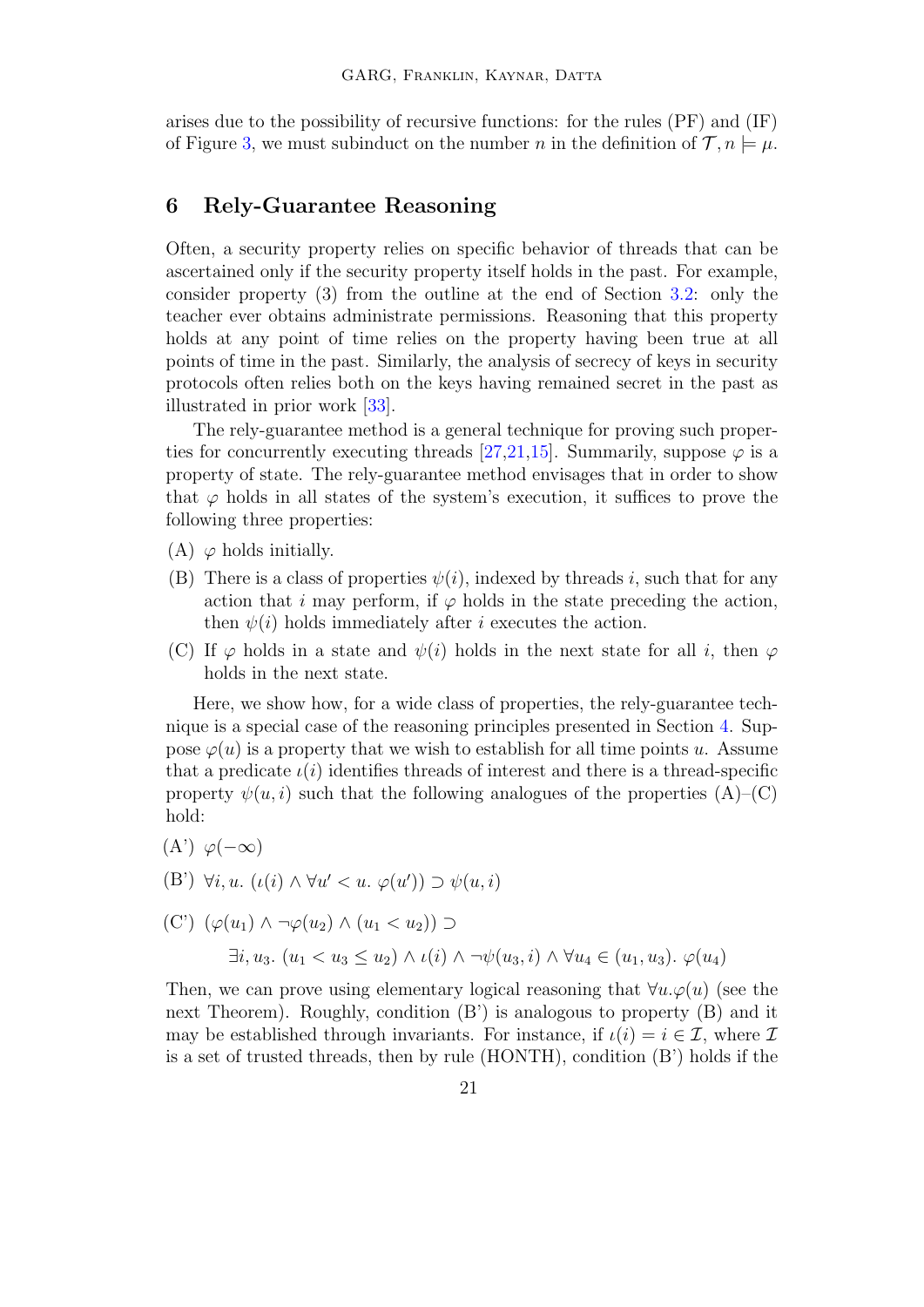following assertion holds for all programs  $e$  that threads in  $\mathcal I$  may execute.

$$
\{e\}\langle u_b, u_e, i\rangle \ \forall u \in (u_b, u_e]. \ (\forall u' < u. \ \varphi(u')) \supset \psi(u, i)
$$

If, on the other hand,  $\iota(i) = \top$  (i.e., all threads are of interest), then we may prove  $(B')$  using the (RES) rule. Condition  $(C')$  means that if there is a violation of  $\varphi$  at time  $u_2$  but this was not the case at time  $u_1$   $(u_1 < u_2)$ then there must be a first violation at some time  $u_3$  that is caused due to a violation of the thread specific property by some thread satisfying  $\iota$ . This is stronger than property (C), but holds for properties  $\varphi$  that depend solely on state. In general, a rigorous proof of a condition like  $(C)$  requires induction over traces. Since we do not have a principle for induction on trace in our formalism, we must, in some cases, derive  $(C)$  from an axiom, which must then be proved sound in the semantic model by induction on traces.

<span id="page-21-0"></span>**Theorem 6.1 (Rely-guarantee)** Conditions  $(A')-(C')$  as above imply  $\forall u. \varphi(u)$  in the proof system of Section [4.](#page-12-0)

**Proof.** By a straightforward analysis in the temporal logic.  $\Box$ 

Example 6. We outline briefly how property (3) mentioned at the end of Section [3.2](#page-6-0) can be proved using the rely-guarantee method described above. Define the predicate  $\text{HasOnly}(K, f, p, u)$  to mean that only principals in set K have permission  $p$  on file  $f$  at time  $u$ :

$$
\mathtt{HasOnly}(\mathcal{K}, f, p, u) = \forall k, s. \ ((\mathtt{isACM}(s) \ @ \ u) \land ((f, k, p) \in s)) \supset (k \in \mathcal{K})
$$

Then, we can prove by an induction on traces that the following axiom (PERM) is sound:

$$
\forall K, f, u_1, u_2, p.
$$
  
(HasOnly(K, f, p, u<sub>1</sub>)  $\land$   $\neg$ HasOnly(K, f, p, u<sub>2</sub>)  $\land$  (u<sub>1</sub> < u<sub>2</sub>))  
 $\supset (\exists i, k', u_3. (u_1 < u_3 \le u_2) \land (k' \notin K) \land (\text{Insert}(i, (f, k', p)) \otimes u_3) \land$   
 $\forall u_4. (u_1 < u_4 < u_3) \supset$  HasOnly(K, f, p, u<sub>4</sub>))

Intuitively, the axiom states that if at time  $u_1$  only principals in K have permission p on file f and at later time  $u_2$  this is not the case, then there must be a first time  $u_3$  when some thread i inserted permission p on f for a principal  $k' \notin \mathcal{K}$ .

The property (3) we wish to prove can be formalized as  $\forall u.\varphi(u)$  where

$$
\varphi(u) = \forall n. \; \texttt{HasOnly}(\{\texttt{Teacher}\}, f[n], \texttt{ad}, u)
$$
  
22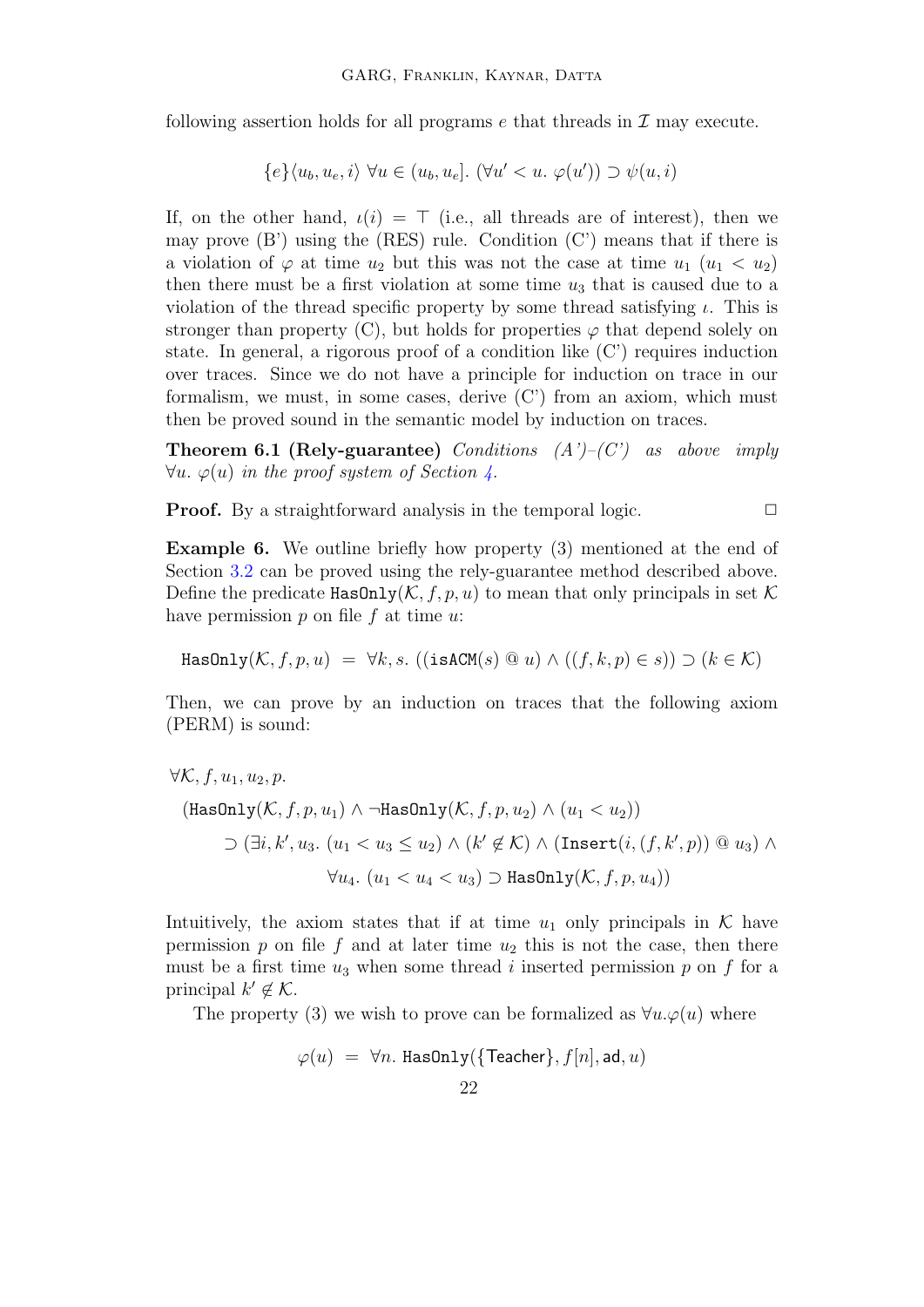Following the rely-guarantee method described above, define

$$
\begin{array}{lcl} \iota(i) & = & \top \\ \psi(u,i) & = & \forall n,k'. \ (k' \neq \text{Teacher}) \supset \neg(\text{Insert}(i,(f[n],k',\text{ad})) \ @ \ u) \end{array}
$$

By Theorem [6.1,](#page-21-0) if we can prove  $(A')-(C')$  for the  $\varphi, \psi$ , and  $\iota$  defined above, then there is a proof of the required property  $\forall u$ .  $\varphi(u)$ . We analyze each of these conditions. (A') is the formula  $\varphi(-\infty) = \forall n$ . Has Only ({Teacher}, f[n], ad,  $-\infty$ ), which holds because we assumed that initially only Teacher has administrate permissions. (Technically,  $(A')$  is an axiom in our example.) After substitution of  $\varphi$ ,  $\psi$ , and  $\iota$ , (C') is easily seen to be equivalent to axiom (PERM) written earlier and, therefore, has an immediate proof. The statement of  $(B')$  is:

$$
\forall i, u. \ (\forall u'. \ ((u' < u) \supset \forall n. \ \text{HasOnly}(\{\text{Teacher}\}, f[n], \text{ad}, u)))
$$
\n
$$
\supset \forall n, k'. \ (k' \neq \text{Teacher}) \supset \neg(\text{Insert}(i, (f[n], k', \text{ad})) \ @ \ u)
$$

This follows from the properties proved in Examples 4 and 5.

## <span id="page-22-0"></span>7 Future Work

This paper makes significant progress towards developing a systematic foundation for compositional system security. We plan to extend this work in several directions. So far, we have considered reasoning principles for firstorder programs where code cannot be passed as arguments or returned from expressions. However, many systems rely on passing code either as data or through pointers. To model and to establish security properties of such applications, we propose to extend the formalism with higher-order constructs and develop associated compositional reasoning principles. While this paper has focused on the technical foundations of the theory, we plan to apply this framework to develop a systematic basis for web security, to formalize attacker models for web browsers proposed in the literature  $\left[4\right]$  and develop new ones, and to build an understanding of relevant security policies, end-to-end security properties, attacks in the wild, and ways to defend and prove web applications secure against these attacks.

### Acknowledgments

This work was partially supported by the U.S. Army Research Office contract on Perpetually Available and Secure Information Systems (DAAD19-02- 1-0389) to CMUs CyLab, the NSF Science and Technology Center TRUST, and the NSF CyberTrust grant "Realizing Verifiable Security Properties on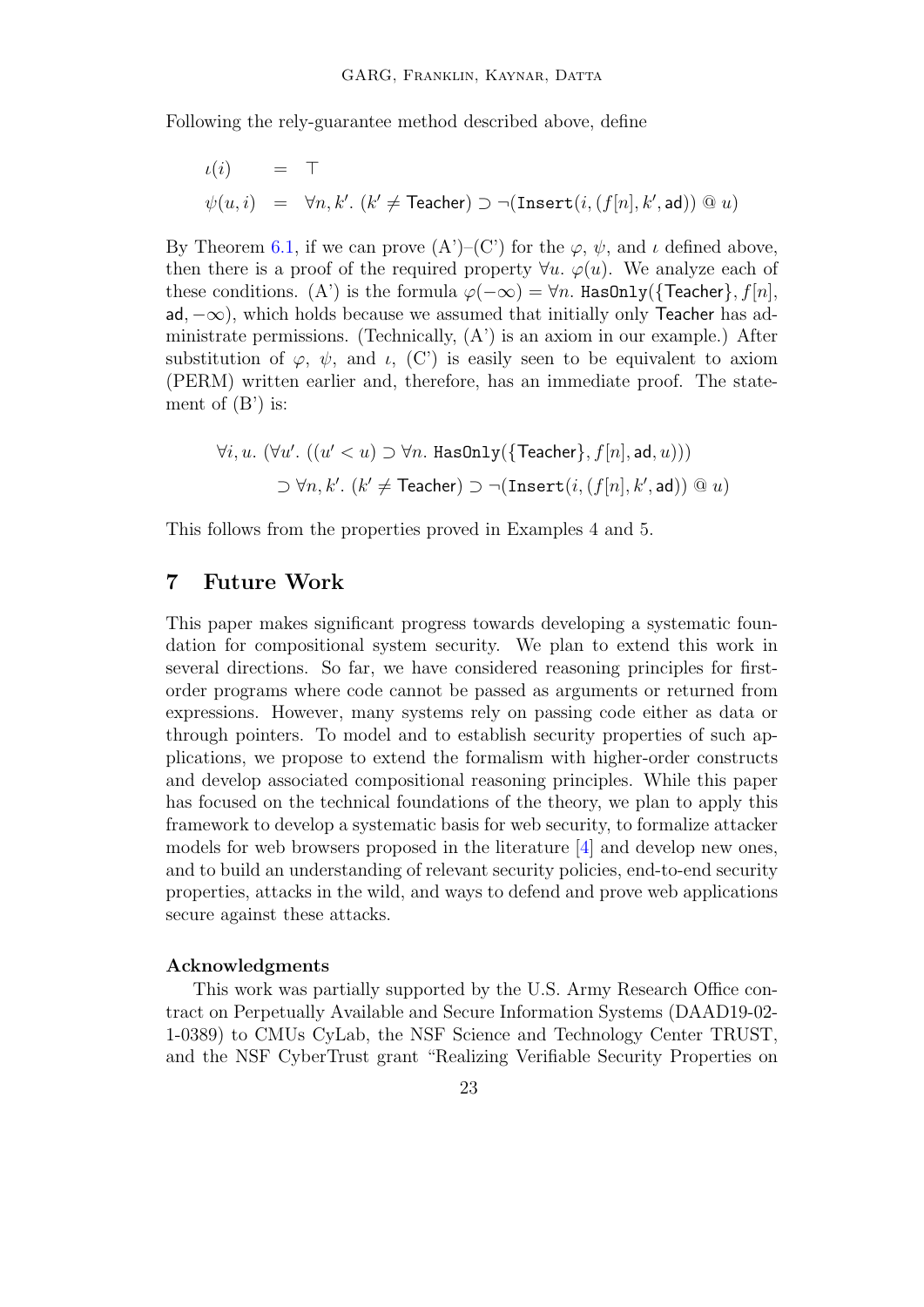Untrusted Computing Platforms". Jason Franklin is supported in part by an NSF Graduate Research Fellowship.

## References

- <span id="page-23-11"></span>[1] Alpern, B. and F. B. Schneider, Recognizing safety and liveness, Distributed Computing 2  $(1\overline{9}87),$  pp. 117–126.
- <span id="page-23-4"></span>[2] Asokan, N., V. Niemi and K. Nyberg, Man-in-the-middle in tunnelled authentication protocols, in: Security Protocols Workshop, 2003, pp. 28–41.
- <span id="page-23-1"></span>[3] Barth, A., C. Jackson and J. C. Mitchell, Robust defenses for cross-site request forgery, in: Proceedings of the 15th ACM Conference on Computer and Communications Security (CCS 2008), 2008, pp. 75–88.
- <span id="page-23-2"></span>[4] Barth, A., C. Jackson and J. C. Mitchell, Securing frame communication in browsers, in: Proceedings of the 17th USENIX Security Symposium, 2008, pp. 17–30.
- <span id="page-23-0"></span>[5] Bellovin, S., Security challenges, in: 1st ITI Workshop on Dependability and Security, 2004, panel: Grand challenges and open questions in trusted systems.
- <span id="page-23-9"></span>[6] Bhargavan, K., C. Fournet and A. D. Gordon, Modular verification of security protocol code by typing, in: Proceedings of the 37th ACM SIGACT-SIGPLAN Symposium on Principles of  $P$ rogramming Languages (POPL), 2010, to appear.
- <span id="page-23-16"></span>[7] Blackburn, P., Representation, reasoning, and relational structures: A hybrid logic manifesto, Logic Journal of IGPL  $8$  (2000), pp. 339–365.
- <span id="page-23-5"></span>[8] Cai, X., Y. Gui and R. Johnson, Exploiting Unix file-system races via algorithmic complexity attacks, in: SP '09: Proceedings of the 2009 30th IEEE Symposium on Security and Privacy, 2009, pp. 27–41.
- <span id="page-23-7"></span>[9] Canetti, R., Universally composable security: A new paradigm for cryptographic protocols, in: FOCS, 2001, pp. 136–145.
- <span id="page-23-3"></span>[10] Chen, S., Z. Mao, Y.-M. Wang and M. Zhang, Pretty-bad-proxy: An overlooked adversary in browsers' HTTPS deployments, in: Proceedings of the 30th IEEE Symposium on Security and Privacy, 2009, pp. 347–359.
- <span id="page-23-10"></span>[11] Cortier, V. and S. Delaune, Safely composing security protocols, Formal Methods in System Design 34 (2009), pp. 1–36.
- <span id="page-23-8"></span>[12] Datta, A., A. Derek, J. C. Mitchell and D. Pavlovic, A derivation system and compositional logic for security protocols, Journal of Computer Security 13 (2005), pp. 423–482.
- <span id="page-23-12"></span>[13] Datta, A., A. Derek, J. C. Mitchell and A. Roy, Protocol Composition Logic (PCL), Electronic Notes in Theoretical Computer Science 172 (2007), pp. 311–358.
- <span id="page-23-14"></span>[14] Datta, A., J. Franklin, D. Garg and D. Kaynar, A logic of secure systems and its application to trusted computing, in: Proceedings of the 30th IEEE Symposium on Security and Privacy (Oakland), 2009, pp. 221–236.
- <span id="page-23-17"></span>[15] Feng, X., R. Ferreira and Z. Shao, On the relationship between concurrent separation logic and assume-guarantee reasoning, in: Programming Languages and Systems, Proceedings of the 16th European Symposium on Programming (ESOP), 2007, pp. 173–188.
- <span id="page-23-15"></span>[16] Garg, D., J. Franklin, A. Datta and D. Kaynar, Compositional system security in the presence of interface-confined adversaries (2010), full version. Online at <http://www.cs.cmu.edu/~dg>.
- <span id="page-23-6"></span>[17] Guttman, J. D. and F. J. Thayer, Protocol independence through disjoint encryption, in: CSFW, 2000, pp. 24–34.
- <span id="page-23-13"></span>[18] He, C., M. Sundararajan, A. Datta, A. Derek and J. C. Mitchell, A modular correctness prooj of IEEE 802.11i and TLS, in: CCS '05: Proceedings of the 12th ACM Conference on Computer and Communications Security, 2005, pp. 2–15.